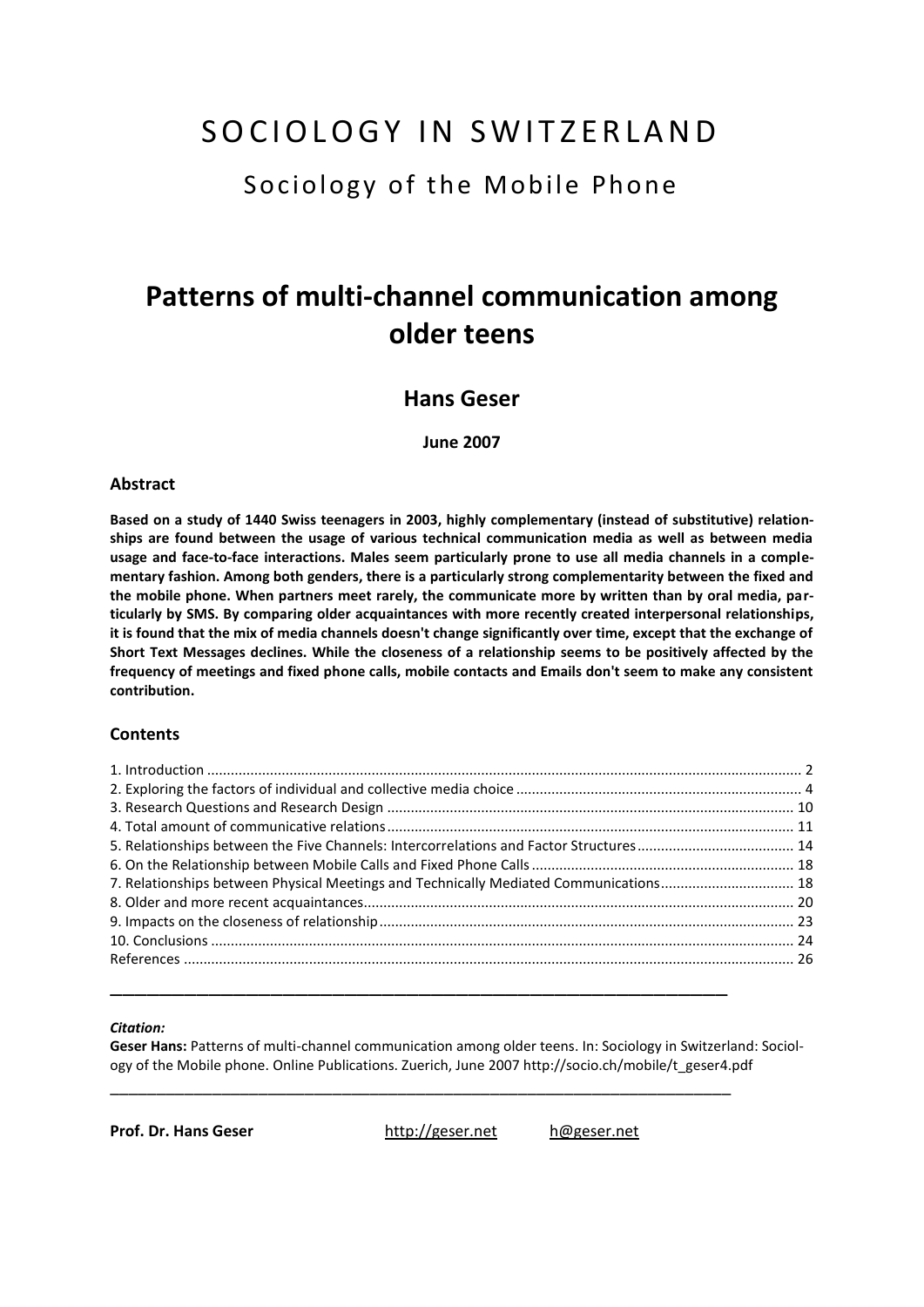*"We often start with a text, but if it gets too bad, then phone calls have to be made, and if it gets worse, then we have to meet!"<sup>1</sup>*

### <span id="page-1-0"></span>**1. Introduction**

The ever widening spectrum of technical communication media calls for highly complex conceptual and theoretical frameworks, because substitutive as well as complementary relationships between the different media have to be considered. The former are well illustrated by our daily habit to call even near neighbours by phone than knocking at their door, or by replacing snail mail letters increasingly with Email messages or SMS. Similarly, Squires has found in her study about college students that all technically mediated exchanges were low among people who met several times a day, while cell phone usage was highest among people with moderate offline contacts ("several times a week") and Email was almost exclusively used for partners met rarely face-to-face (a few times per month) (Squires 2004).

However, while new media may replace older ones in certain aspects, they predominantly complement them by offering new potentialities of interaction and togetherness as well as by adding new ways to realize and experience interpersonal relationships, group membership and organizational cooperation. For instance, research has shown that the rise of technically mediated communication channels has not diminished the strong need of adolescents for gathering physically and for keeping in contact by offline communication (Grinter and Eldridge 2003; Lenhart/Madden/Hitlin 2005).

As a consequence, modern sociology faces the challenge that human relationships have nowadays to be understood and analyzed as complex multimedia processes combining primary face-to-face meetings with intermittent communication by fixed phone, mobile phone as well as various text, image and video messages by Email, SMS or Instant Messaging channels. (Squires 2004).

*"Rather than being exclusively online or in-line, many community ties are complex dances of face-to-face encounters, scheduled meetings, two-person telephone calls, emails to one person or several, and broader online discussion among those sharing interests." (Wellman 2001: 237).*

Thus, Rettie (2003) has come to the conclusion that

*"Contrary to predictions, as technologies converge, with email and messaging being available on mobiles, and SMS and VOIP available on PCs, the different formats are likely to be retained because of their specific roles. Each of the four technologies researched has its own inherent advantages and different degrees of connection; these create specific roles and gratify different communication needs." (Rettie 2003).*

Apart from substituting or supplementing each other, it may well be that the new media have enriched the total sphere of interindividual exchanges because each mode constitutes a distinct *"new way to experience communication" (Squires 2004).*

In a study on college students, more than 61% of the respondents agreed with the statement that *"I get different aspects of people's personalities depending on whether I am interacting with them through email, IM, or phone" (Squires 2004).* This would indicate that me-

 $\overline{a}$ 

 $1$  Dictum of an interview respondent, cited in Fox 2004.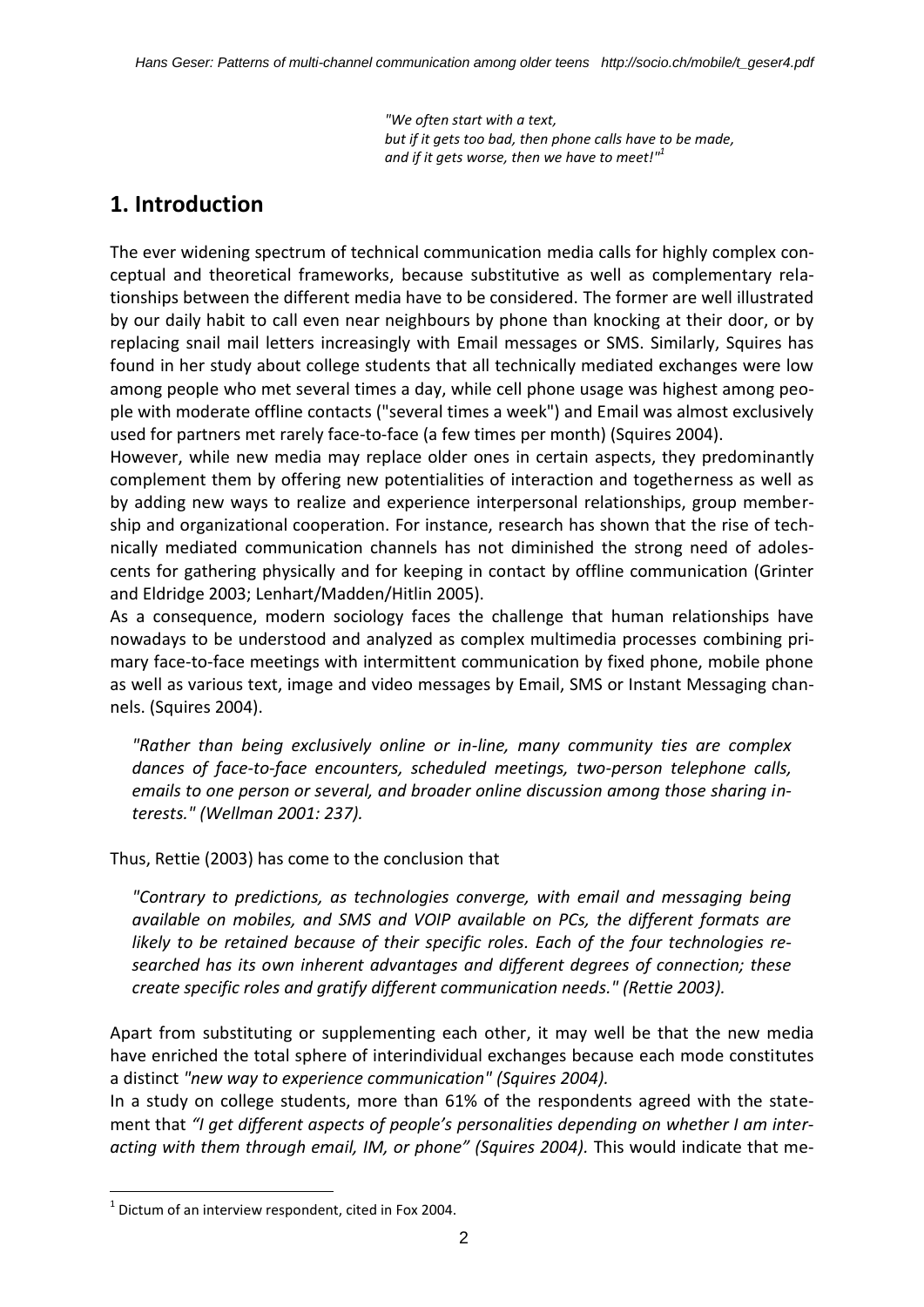dia diversification is a way to enrich interpersonal relationships by disclosing reciprocally a broader range of personal traits and responses and by cultivating a more diversified social exchange: experiencing the partner as somebody who not only talks, but also writes texts, produces his own photographs and videos, surprises me with a call at night or early morning, and who contacts me spontaneously from schoolrooms, workplaces, entertainment localities and various other circumstances etc.

The more all these media are at hand for everybody 24 hours a day, the less their usage is conditioned by any physical constraints, but increasingly determined by personal decisions, social norms or cultural patterns.

### *Personal decisions:*

On a first, most elementary level, we have to explain media usage as a consequence of individual choice guided by subjective interpretations, goals and preferences.

During daily life, individuals constantly make decisions whether they use medium A, B. or C for just "keeping in touch" with somebody, discuss a specific topic or transmit a specific information. In order to explain these choices, social science needs to understand the functional capacities, impacts and limits of different media under various conditions of individual and social life - as well as the way these functionalities are perceived by the individual users. We also have to explore the subjective preferences for specific media: e. g. the psychological need for "nearness" that underlies the preference for face-to-face meetings, or the contrary need for distance and autonomy that often explains why non-intrusive asymmetric communication channels (like Email) are preferred.

*"Students also expressed differing preferences for kinds of communication based on the kinds of activity being done—they would not share bad news over IM or email; they would prefer IM or email to make plans; apologizing would be best in person; and contacting a professor is best through email. Various media thus afford the conscious delegation of interaction to different realms of experience." (Squires 2004).*

We may hypothesize that such subjective factors are strongest in the initial phases of media adoption where collective normative standards and cultural patterns have not yet been established.

### *Social Norms:*

On a second level, media usage patterns are anchored in social habits, norms and expectations. Thus, there may be expectations among interactive users that Instant messages shall take place every evening, or that a SMS is answered by another SMS, not by an Email or a call. The more media choices are governed by such normative expectations, the less they will correlate with subjective preferences or considerations of "rational choice". As recent studies have convincingly shown, the almost ubiquitous intensive usage of Email and mobile phones in current society is indicating the presence of strong social norms.

### *Cultural patterns:*

On suprapersonal levels, we find media habits anchored in collective subcultures or general macrosocietal culture. Thus, the intensive use of mobile phones (despite rather high costs) has to be explained by the fact that they have become "fashionable" since the late 1990ies, particular within teenage subcultures (Ling 2004). In addition, European teens have developed a high collective liking for Short text messages, while American youngsters prefer Email and Instant Messaging (Squires 2004).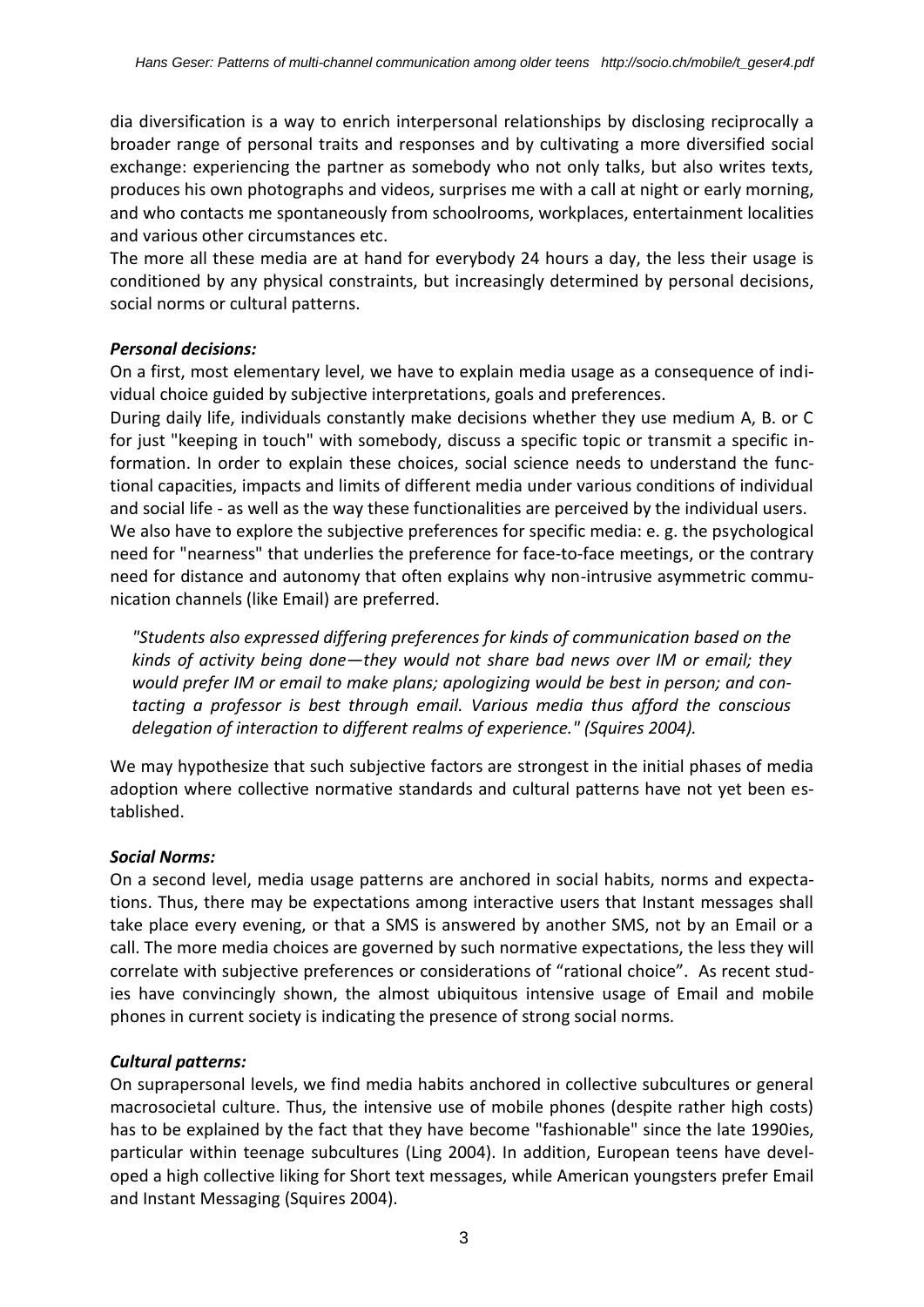# <span id="page-3-0"></span>**2. Exploring the factors of individual and collective media choice**

The growing diversity of alternative communication media calls for theories that can explain the use of different media on different occasions, and the mix of media used for interacting with specific individuals in the context of particular relationships and circumstances.

Clark and Brennan (1990) identify eight factors that constrain media choice**:** co-presence, visibility, audibility, co-temporality, simultaneity, sequentiality, reviewability and revisability. Seen in this perspective, physical gatherings stand out by the highest degrees of social presence with the visibility and audibility as well as with the highest level of simultaneity: so that intensive feedback is possible without any delays, costs or efforts. Computer-mediated communication (CMC), on the other hand, is particularly low in social presence (Rice and Love, 1987) and lean in media richness (Walther, 1992).

### *Face to face meetings*

are doubtless the richest and most consequential ways of being together, maintaining immediate feedback, and experiencing the other in full spectrum of "cues given" as well as "cues given off" on a visual, acoustic and olfactorial level. Neither phone contacts nor text or email exchanges can compete with face to face meetings in generating a feeling of personal closeness (Mitrea 2006:124). No technical communication channel matches the primary gathering in the degree in which the partners expose themselves to reciprocal perceptions and responses over which they have only very incomplete self-control and only incomplete knowledge about the full range of transmitted cues (especially on the nonverbal level of gestures and personal appearance).

In comparison, all technical media allow a communication where participants have better control over and knowledge of the emitted and transmitted information: e.g. because communication is restricted to intentional speech or writing, without being "tainted" by paralinguistic modalities or "spontaneous" mimic expressions.

FtF is especially crucial for communicating bad news: because they are more likely than good news to provoke intensive emotional feedback and extensive further deliberations (e. g. for discussing how a problem shall be solved). By contrast, good news can more easily be transmitted by any technical channels (Mitrea 2006: 108).

It has been remarked that males particularly rely on face to face gatherings because they make more use of nonverbal levels of communication (Mitrea 2006):

*"It is interesting to note, in this context, that the men in our groups found the lack of body-language signals in telephone communication a bigger problem than the women. Both sexes commented on this problem, and both tended to use 'emoticons'(symbols representing emotions - such as smiles, sad faces - normally expressed in body language) in text messages, but the men seemed to find talking to 'a disembodied voice' more of a handicap. It may be that men are not only less verbally skilled than women, as noted earlier, but also less 'vocally' skilled - less adept at conveying mood and emotion through variations in tone, pitch and volume." (Fox 2004).*

### *Fixed Phones*

As Noble has remarked long before many years before of mobile communication, *"It seems the telephone is a basic tool of the sociable person in terms that it provides accessibility and assists in the planning and organisation of social life." (Noble 1987:40).*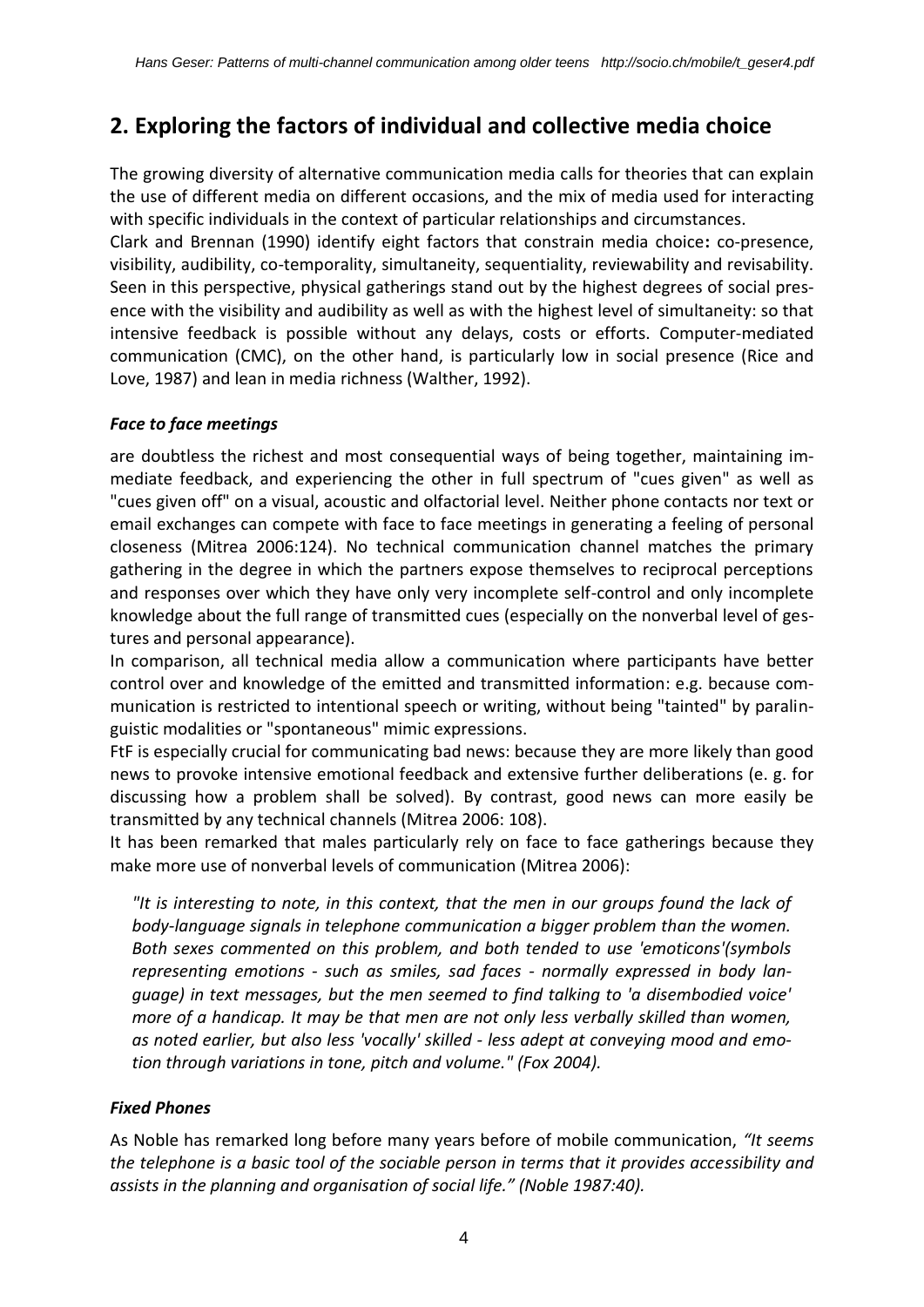Due to the richness of vocal cues as well as to the immediacy of feedback, phone calls provide more social presence and connectedness than all the text based modes of technically mediated communication (Squires 2004). Therefore, it is rated higher for functions of socializing than Email or other Internet-mediated channels (Dimmick 2000).

Audio calls provide a maximum of "connectedness", followed by IM and SM, while Email ranks lowest (Rettie 2003).

*"The perceived connectedness of a medium appeared to be a function of media richness, social presence, interactivity, duration, and information processing mode. Media richness affects the quantity and quality of cues, e.g. voice tone; social presence creates awareness of the other party in the connection. Interactivity creates the experience of connection through two-way communication, and is facilitated by synchronicity and near-synchronicity." (Rettie 2003).*

Audio calls of all sorts are more private and exclusive because in contrast to all textual media (IM, SMS and Email), their content cannot be forwarded to other receivers.

*"A female focus-group participant wondered aloud about whether a new man in her life 'really liked' her, as she complained that 'he always texts me, but practically never phones'. (Fox 2004).*

In comparison to the mobile, the fixed phone is much more used for lengthy talks driven by an intrinsic motivation to socialize and to experience personal nearness (Mitrea 2006: 107). In this respect, it is a rather close substitute for face-to-face meetings for two different reasons: (1) because landline talks have become rather cheap or even free, and (2) because calls tend to take place in quite private hours where the participants are disposed for longer conversations: in contrast to mobile calls which often intrude into busy situations. This closeness is empirically demonstrated by the finding that the fix phone is much preferred when bad news has to be transmitted: because there is enough opportunity for elaborate "consolations" and for discussing how to cope with the consequences (Mitrea 2006: 108). Thus, the fixed phone is heavily used for nonritualized personal conversations: e. g. for talking about personal problems and experiences and for disclosing subjective feelings and thoughts (Mitrea 2006: 108).

Th*"Landline telephones allowed us to communicate, but it was not the sort of frequent, easy, spontaneous, casual communication that would have characterised the small communities for which we are adapted by evolution, and in which most of us lived in preindustrial times. Communication by landline telephone involved a certain amount of deliberate effort and planning: we could only talk at specific times and places. Gossip on*  work phones was frowned upon and often forbidden. We had to wait to get home, *hope the other person was at home, overcome tiredness and make a conscious effort to call, often in the presence of noisy children or demanding partners. There was no telephonic equivalent of the regular brief and breezy encounters in a village or small community, where frequent passing exchanges - such as: 'Hello, nice day isn't it?', 'Yes, lovely - oh, how's your Mum?', 'Much better, thanks', 'Oh good - see you later then' ensured that everyone felt connected to their social and support network." (Fox 2004)*

While Email and SMS messages can be sent and received at any hour and cell phone calls when partners are at any place or on the move, landline phone calls are only functional when the receiver is at home. Thus, their usage is restricted by the mere fact that most people are at home only during specific times: so that phone activity tends to concentrate on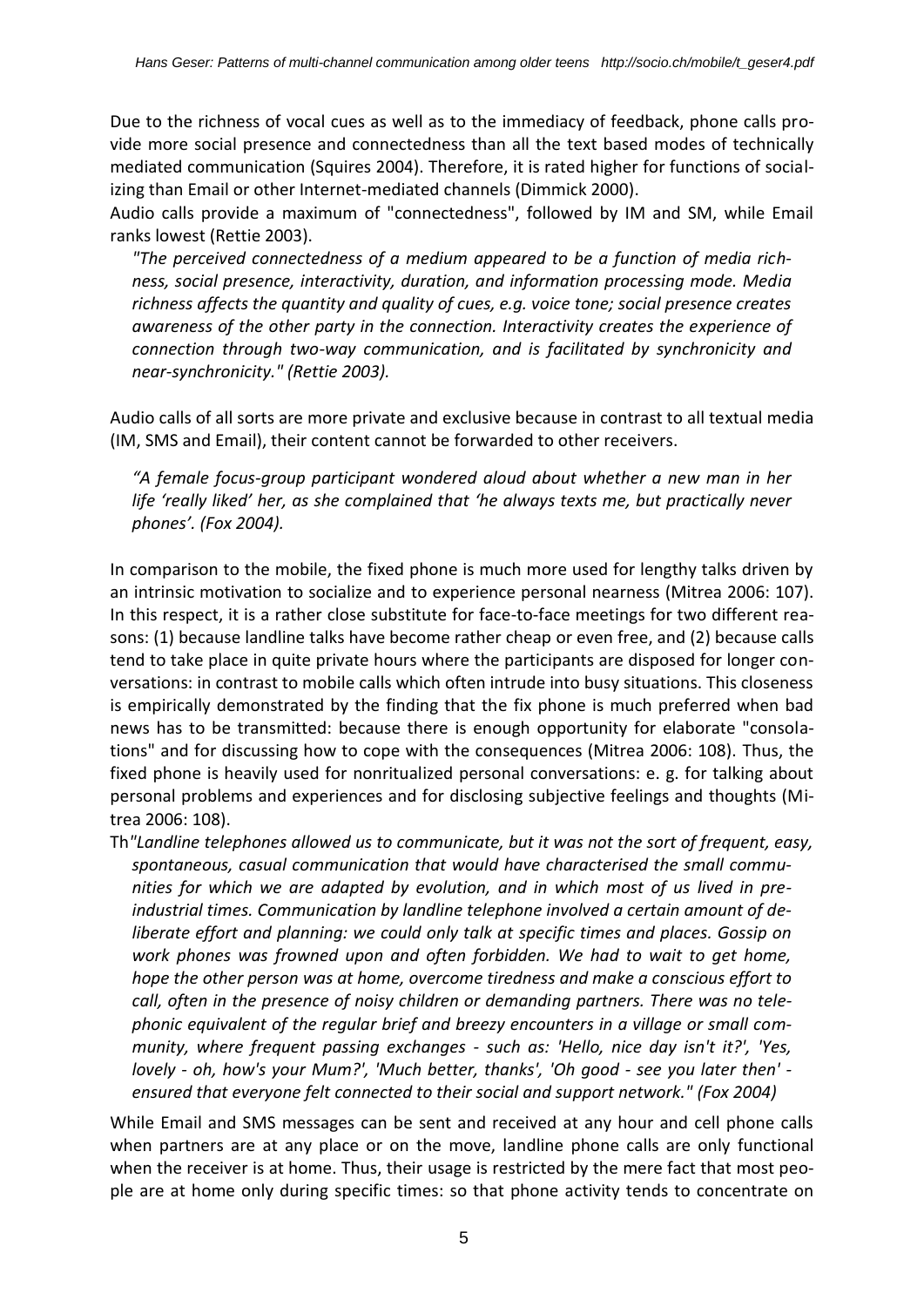early evenings or weekend days (Lacohee/Anderson 2001: 12). Additional restrictions result from the fact that calls are experienced as "intrusive" whenever receivers are absorbed by concentrated activities or when they prefer to rest or sleep - so that they may not even be answered (Lacohee/Anderson 2001: 14). In the case of adolescents and later teens, such time spans are particularly restricted because they live a mobile lifestyle and need considerable time to commute between workplace, school and home. In addition, they may discouraged to use the fixed phone because it is owned and controlled by the parents with whom most of them still live: so that they have to find a "right moment" for calling, and instead of the addressee, they may well meet an unwelcome "gate keeper" at the other end of the line. On the other hand, this condition may have the effect that most landline calls are made by narrow friends - because more distant acquaintances don't know the life rhythm of the receiver - so that they may avoid calls because they don't know whether the receiver is at home (Lacohee/Anderson 2001: 13).

Empirical research on phone usage patterns has mainly focused on gender-related differences. In their extensive study, Lacohee and Anderson found that both men and women reported having some of their longest calls with people they saw rarely, but women were more likely than men to also have long chats over the telephone with people they saw regularly, even on a daily basis. Both men and women were also found to make more frequent short calls to those people they saw on regularly, especially for fixing arrangements (Lacohee/Anderson 2001). Local friends or relatives are phoned more frequently than friends or relatives living far away (Lacohee/Anderson 2001). On the other hand, there was a clear disparity between men and women's view of what the telephone should be used for. Men claimed that it is primarily a tool for checking and making arrangements while women reported that it is vital to the maintenance of their social relations. (Lacohee/Anderson 2001).

*"Twenty-four (89%) men said that they made calls with one specific purpose in mind and would close the call once this was completed. These men also claimed to know*  what they were going to talk about before making a call whereas eighteen (86%) *women reported making calls with no specific purpose in mind other than 'chatting'." (Lacohee/Anderson 2001:9).*

More females than males also reported a "proactive" (instead of "reactive") behavioural style, and they were more likely than males to have intensive phone contacts with family members and relatives (Lacohee/Anderson 2001). This corresponds to Di Leonardos observation reports that "the work of kinship" is carried out to a disproportional degree by women (Di Leonardo 1987), as well as to Sawhney's and Gomez' ethnographic finding that wives usually act as real "information hubs" by maintaining two-way relationships to all other family members (Sawhney/Gomez 2000).

### *Mobile phones*

In contrast to the Internet that has produced a still remarkable "Digital Divide", the cell phone is a more egalitarian technology adopted also by the lower strata. In fact, some studies have even found that the most active "pioneers" stem from lower educational levels.

*"Analysis across education categories has emphasized that lower educated users were indeed drivers of wireless technology usage. They tended to send SMS more often than the older ones and to use applications, which require detailed technology knowledge and experience (ring tones, calendar, calculator, clock, etc.), more frequently. Interest-*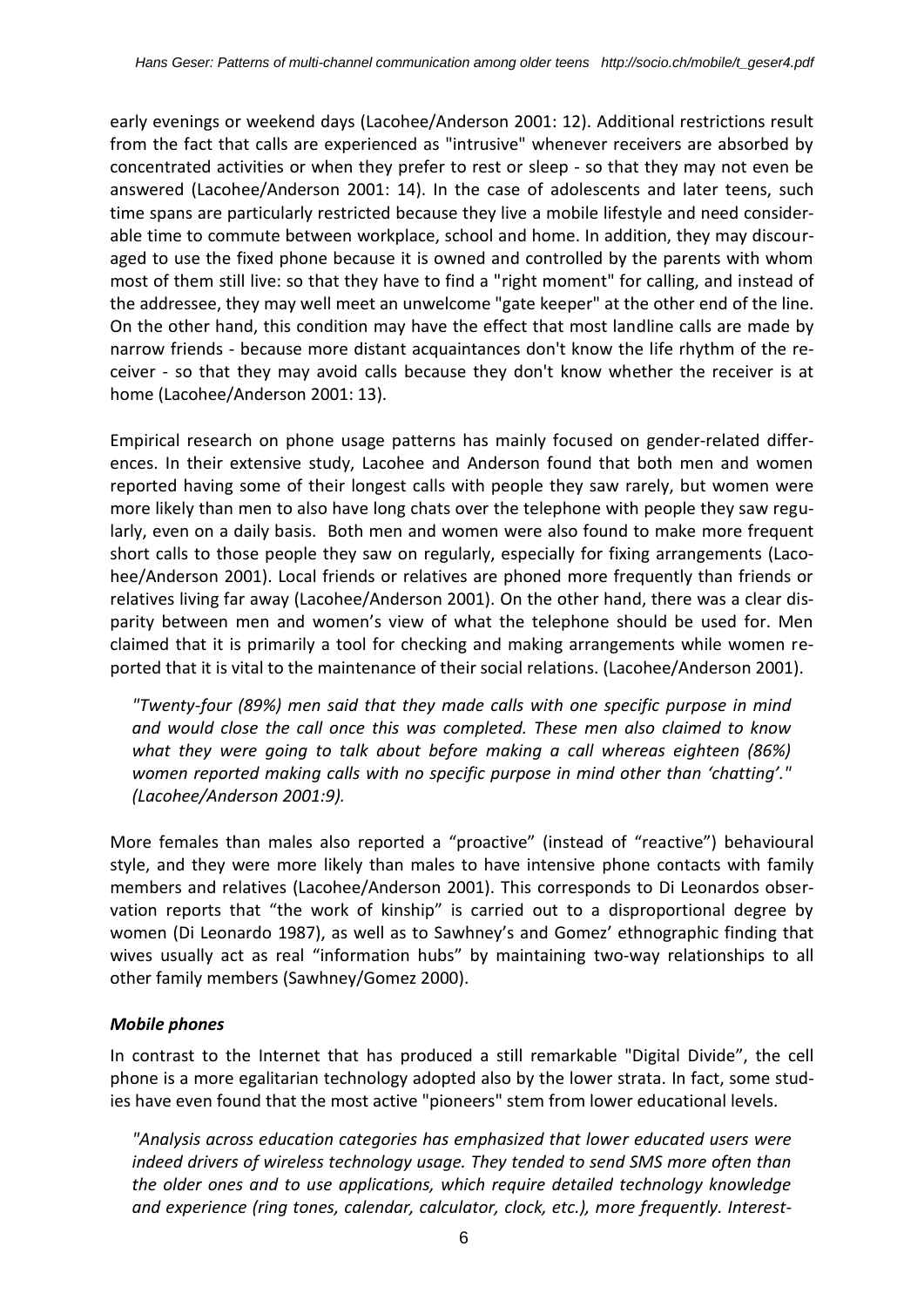*ingly, they seemed to access more often the function giving access to the last calls, either taken or lost, a fact that confirmed their extended network of social connections and their need to manage this complexity." (Mitrea 2006)*

It was found that heavy usage of mobile phones correlates inversely with the level of education (Mitrea 2006: 86). However, the lower the level of education, the shorter the length of conversation (Mitrea 2006: 105).

Due to their rather high time-related costs, mobile talks tend to be restricted to short exchanges which don't require intensive feed and comprehensive explanation. At least in this respect, there is almost no overlap with face to face meetings which are heavily used for telling long stories and engaging in complex, open ended discussion (Mitrea 2006: 104). Such short exchanges encompass

- 1) instrumental communications with the purpose to transmit useful information or to fix the time and place of meetings;
- 2) expressive socio-emotional communications that are highly ritualized : e. g. greetings, congratulations and jokes (Mitrea 2006: 104).

On the one hand, mobile audio calls are highly instrumental for initiating, coordinating and realizing face to face meetings. For instance, individuals can fix meeting dates and places when on the move, and they can rearrange times and places in reaction to unforseen shortterm changes (Larsen/Urry/Axhausen 2005). Thus mobile phones help to realize many meetings under adverse circumstances of a highly mobile, complex and unpredictable life. *(Mitrea 2006: 103).*

On the other hand, mobiles are heavily used just "to keep in touch": to strengthen existing social bonds by small intermediary contacts with which partners signal mutually that the relationship is still "alive and well".

As an "antidote to alienation" (Fox 2004): the cell phone compensates for the fragmentation of social life caused by frequent geographic mobility: Thus, Fox found that the main advantage of the mobile was the 'Martini benefit' - the ability to gossip anytime, anyplace, anywhere

*"Mobiles allow you to keep up with the small details of what's going on in people's lives, and that's what makes you feel close to them. It allows you to maintain that relationship or friendship."* (Fox 2004).

The same study also showed that there were some significant sex differences in 'gossip partners', with men being more likely than women to talk with work colleagues and women more likely than men to gossip mainly with family members (Fox 2004). While the scale of gossip seems to be similar for both genders, females have been found more likely to gossip with other female friends, while men are most likely to gossip with other females, not with their same-gendered colleagues. (Potts 2004; Fox 2004).

We may hypothesize that mobile communication (in its instrumental as well as expressive functions) has a heightened salience function in the case of apprentices who oscillate between home, school and the business where they are working.

### *Short text messages (SMS)*

Similar to mobile audio calls, SMS are highly complementary to face-to-face meetings because they are much used to manage relationships, initiate invitations and fix the time and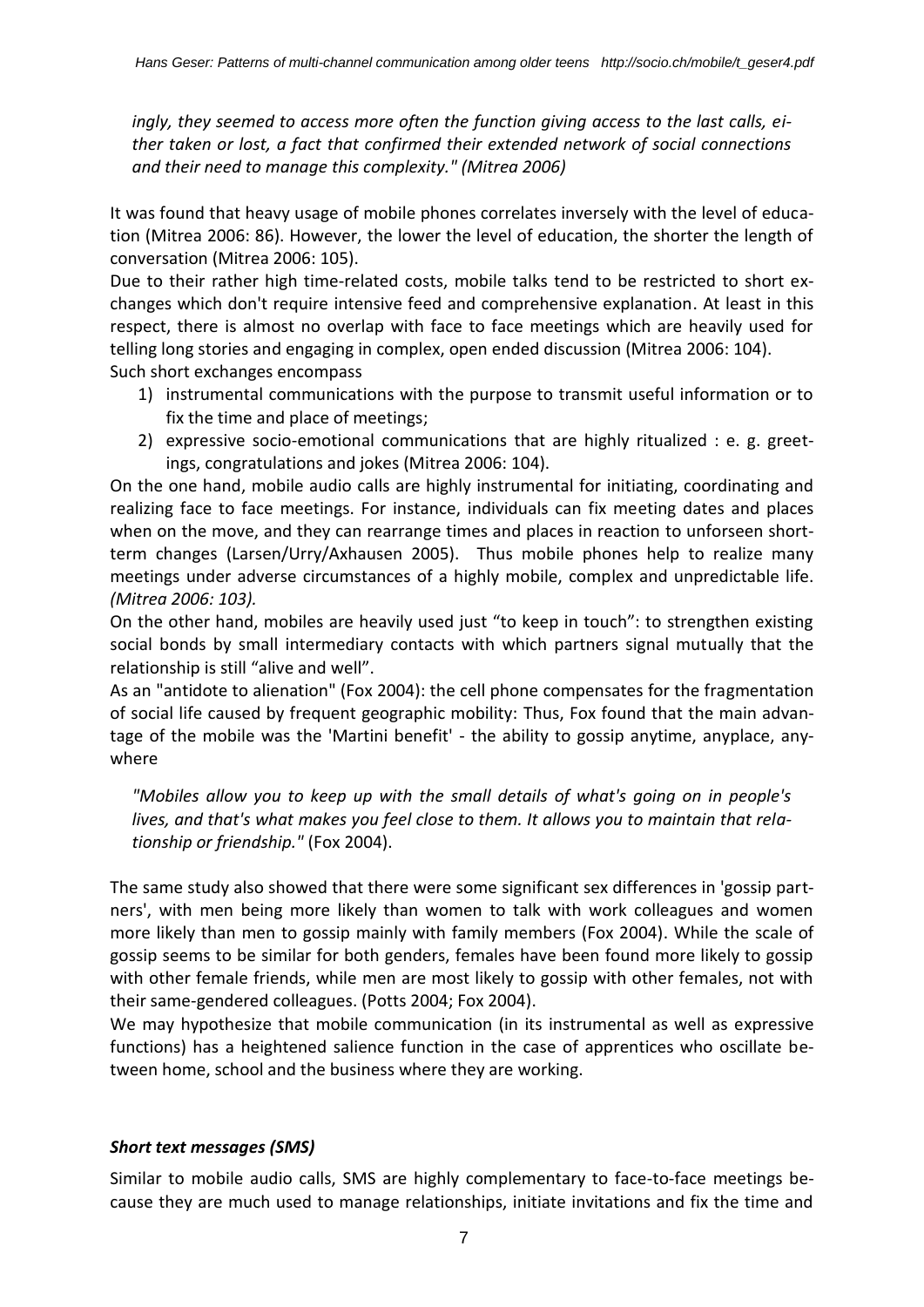place of gatherings (Döring 2002). Usually, such coordinations and adjustments take place among individuals who know each other well (Potts 2004). In addition, SMS are also symbiotic with audio calls (by fixed or mobile phone).

Particularly for females,

*"….mobile gossip is enhanced by the use of the text message as a 'trailer', alerting friends to the fact that one is in possession of an interesting item of gossip, but saving the details for a phone call or meeting. The 'trailer-text' practice seems to be mainly used by females. (Fox 2004)*

Because they are so non-intrusive, SMS extend the sphere of interpersonal communication to new highly informal contacts that would not take place by audio calls: e. g. by sending out a "goodnight kiss" just for expressing social nearness, not for expecting any reciprocating action (Grinter and Eldridge 2001).

*"Texting is particularly important in maintaining contact with a wide social network allows us to maintain social bonds even when we do not have the time, energy, inclination or budget for calls or visits. Texting re-creates the brief, frequent, spontaneous 'connections' with members of our social network that characterised the small communities of pre-industrial times." (Kate Fox 2004).*

Given their low costs, SMS are useful for very basic and very spontaneous communicative exchanges as they had earlier only occurred "free of cost" as a concomitant of face-to-face meetings.

*"Almost all of our focus-group participants said that they found text messages an ideal way to keep in touch with friends and family when they did not have the time, energy, inclination or budget for a 'proper' phone conversation or visit." (Fox 2004).*

As they are quite cheap, they are much used by younger teens who have to keep their phone bills low, especially by incumbents of lower social classes (Fox 2004). And as they can be manufactured, sent and retrieved quite discretely, they are much used during school or at work places where no audio calls can be sent out or answered. Because they usually cannot be read by any bystanders, SMS offer much more privacy than audio calls which can drop into completely unpredictable environments where unwelcome third parties may be present (Ling/Yttri 1999; Geser 2003).

Some research suggests that the use of text messaging may be perceived as a form of socially acceptable gift (Taylor & Harper, 2003). This corroborates the hypothesis that text messages are generally utilized to strengthen pre-existing relationships by just providing a new channel for its continuous confirmative expression (Bryant/Sanders-Jackson/Smallwood 2006).

In comparison to Email, they lend themselves better to ongoing communication because senders can be certain that they are received and answered rather soon (usually within an hour) They are "semi-synchronous": occupying and intermediate position between IM and Email. In addition, they are more private because they can less easily sent to masses of recipients.

Finally, SMS are less formal and more private then email messages (Clarke and Strong 2000), because they have to be so short that a "restricted code" (full of particularistic abbreviations) is used: a language often not understood outside a particular relationship or subcul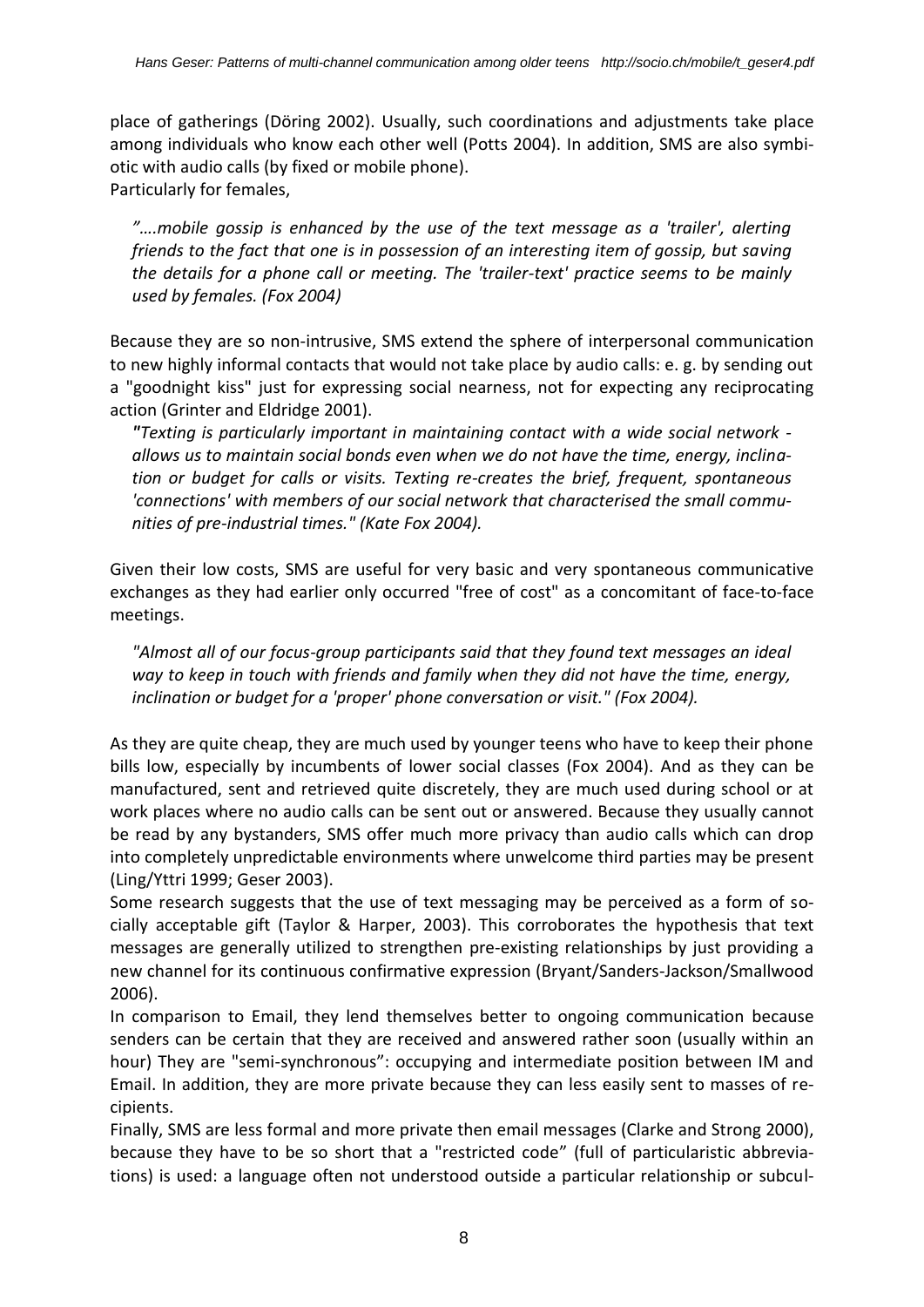tural group (Geser 2003). But given their shortness, SMS texts tend to become reduced to ritualized formula, so that they generate less feelings of personal closeness.(Mitrea 2006). This characteristic makes them highly functional for people to shy to engage in intimate relations or too unwilling to engage in any kind of lengthy and intensive conversation:

*"Although our national survey showed that women use texting more than men, this last comment also reflects a tendency among some male participants in our focus groups to use texting as a way of avoiding talking - particularly where they feel too shy or awkward, or in some cases too lazy, to have a conversation. One participant, for example, always sends text messages to his mother, as he knows that phoning her would tie him into a long conversation. Before mobiles, he simply avoided calling her at all. (The notion of needing to have 'enough information for a conversation' also seemed to be peculiarly male: the women in our groups could conduct long conversations on the basis of very little factual information, or indeed none at all.) (Fox 2004).*

Such functional characteristics have also been used to explain why teens make so heavy use of text message communication, while shifting to audio calls when they reach about the age of twenty (Ling 2001: 10). This change can be explained by the assumption that SMS is more adequate for life stages characterized by high personal insecurity and highly problematic social relations: because it helps to keep distance and to leave open a ready exit option whenever contacts are not reciprocated.

*"Problems of shyness, awkwardness and difficulties with social and communication skills may also help to explain why texting has become so popular among teenagers (along with the obvious cost factor). Adolescence is a difficult time: teenagers tend to be highly self-conscious, concerned about what others think of them and anxious about their social status within their peer group. The social functions of gossip outlined above suggest that this is one of the principal ways in which such difficulties are 'negotiated' and overcome. Through gossip, young people learn the rules of their social circle: what kind of conduct is and is not acceptable, why people are liked or disliked, how to resolve conflicts and navigate status issues. Texting, because it allows that extra time to formulate one's thoughts and express them more clearly, or more diplomatically, is an invaluable tool in this process". (Fox 2004)*

### *Email*

is the most polyvalent channel of communication because it bridges the spheres of work and leisure, it is used for expressive and instrumental purposes alike, and for bilateral as well as for multilateral communication.

As an asynchronous medium with slow and unreliable feedback, it does not lend itself to intensive reciprocity. Consequently, Email ranks very low in terms of connectedness and sociability - so that individuals who want to experience social belongingness usually prefer SMS or the phone. Thus, research indicates that the impact of Internet communication on individual well-being is low or inexistent (Baym et. al. 2004), and Schiano et al. (2002) found that teenagers mainly use Email for non-personal communication. Therefore, frequent Email exchange does not seem to contribute much to the closeness and intimacy of a relationship (Cummings et. al. 2002), and it cannot compete with the phone as a medium for sharing good or bad news (Randall 2002).

However, some authors claim that Email is a very potent means to maintain interpersonal relationships, because it can be used for expressive signals and small talk as well as for goal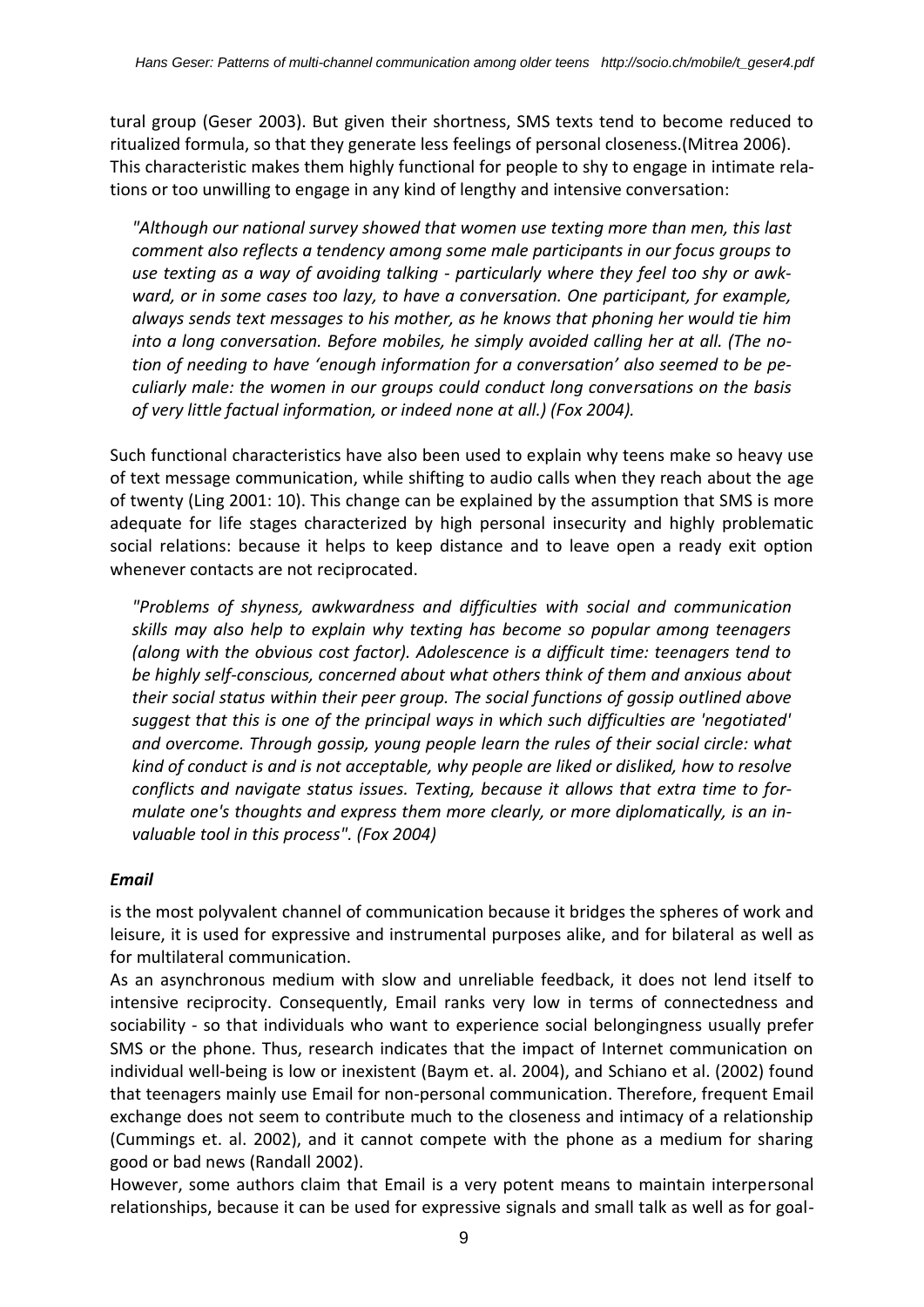directed communication (Dimmick /Stafford 1999). It seems to be most adequate for highly complex and "individualized" relationships where partners need time to absorb what the senders have written and to think about their answers.

At least in this respect, Email seems to be a near substitute to longer talks over the landline phone. In fact, a study of 309 personal Email users in Ohio found that nearly half say they make fewer long-distance telephone calls since they have gone online. But the results also showed e-mail and telephone conversations each met different needs for users. Respondents said the telephone was superior to Email for expressing emotions and affection, giving advice and providing companionship. On the other hand, Email was rated better for overcoming schedule and time conflicts when trying to reach friends and family, and for communicating with people in different time zones.

*"People liked the fact that you can leave an e-mail anytime, and no one has to respond immediately. People can communicate on their own schedules, which makes it much easier to keep in contact." (Dimmick/Kline/Stafford 2000).*

Astonishingly however, Email often resembles cell phone calls in the sense that most messages are local and are *"concerned with local arrangements, sustaining contact with familiar faces and arranging and rescheduling face-to-face meetings" (Larsen/Urry/Axhausen 2005:16).*

## <span id="page-9-0"></span>**3. Research Questions and Research Design**

In the following, we want to explore empirically the interdependencies of different communication channels within informal interpersonal relationships among older teens.

Do *substitutive* relationships prevail: so that an intensive use of phone calls makes it less necessary to send emails and SMS or to arrange meetings? This would certainly be the case if a constant volume of information has to be transmitted: as it is the case in highly specific (e. g. bureaucratic procedures or commercial) transactions.

Or are the different channels *complementary*, so that their usage rates are positively correlated and they all contribute to make relationships closer? Such conditions would hold in highly dynamic interpersonal relations where face-to-face interactions engender new disclosures or common projects that make subsequent phone or mail contacts necessary, or where calls and SMS are used as tools for meeting arrangements.

How do such interchannel relationships differ according to the gender of interacting partners, and how do they change between initial and more advanced staged of interpersonal acquaintance?

The empirical results reported below are based on a survey carried through in September and December 2003 at several vocational schools in Zurich (Switzerland) comprising young apprentices (mostly between 17-21 years old) in the field of construction, office administration as well as fashion and design. Based on the teacher's permission, the standardized questionnaire was applied during classes, so that a very high return rate (of more than 95%) could be achieved. On the average, it took students a mean of 30 minutes of class time to complete the questionnaire. As an incentive to answer the questions thoroughly, students who took part in the survey could choose to have their names drawn for a prize.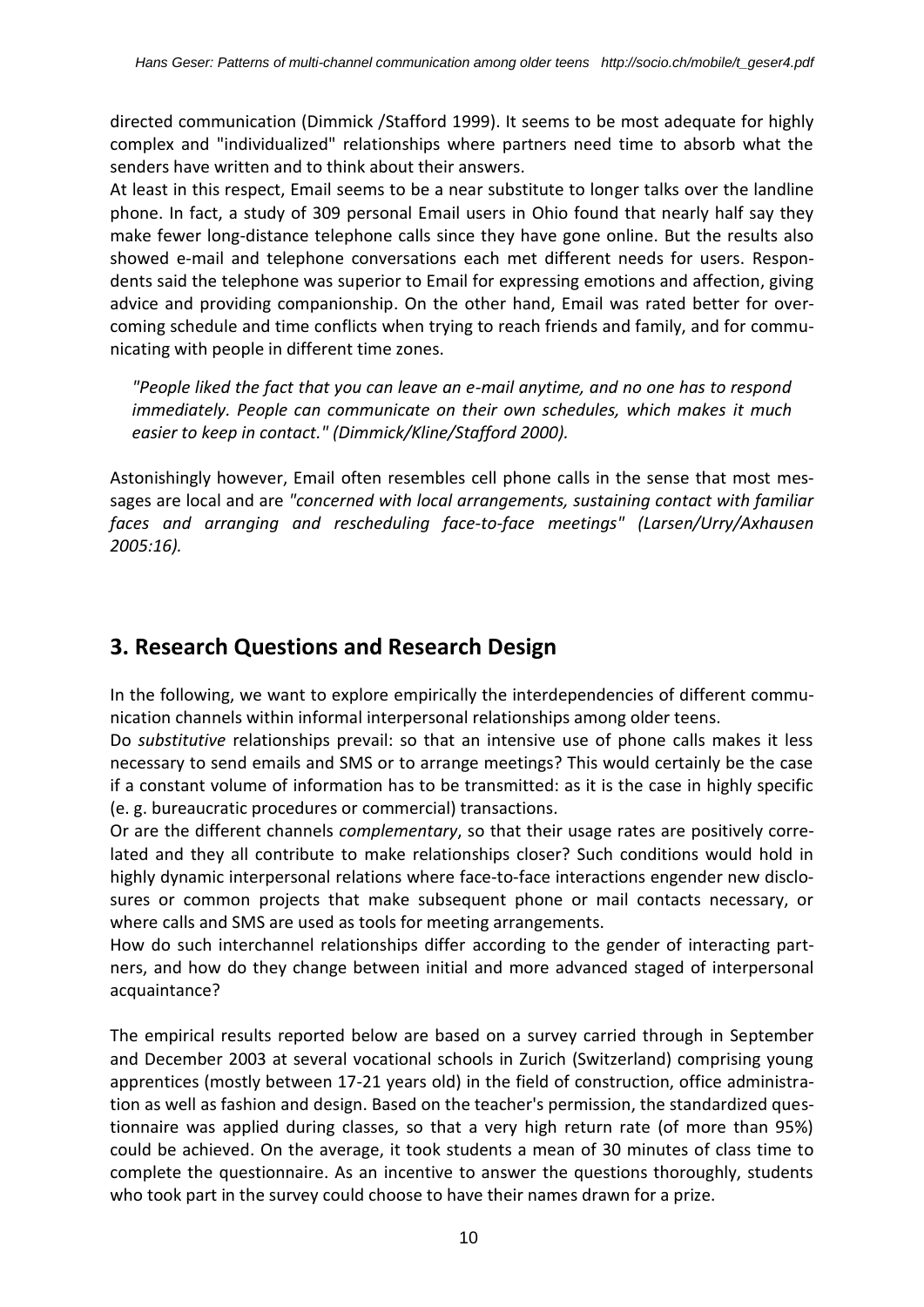The pervasiveness of the new digital technology is dramatically highlighted by that fact that out of 1415 respondents, not less than 1356 (=95.8) percent were currently in possession of a personal mobile phone, and among the 59 non-owners, 28 had the habit of borrowing sometimes a set from a sibling or friend. Among the owners, a rather equilibrated distribution according to gender and age van b observed (Table 1).

| Gender:      |       | Total |     |     |       |      |
|--------------|-------|-------|-----|-----|-------|------|
|              | $-17$ | 18    | 19  | 20  | $21+$ |      |
| female       | 103   | 185   | 152 | 55  | 56    | 551  |
| male         | 165   | 216   | 209 | 109 | 106   | 805  |
| <b>Total</b> | 268   | 401   | 361 | 164 | 162   | 1356 |

**Table 1: Frequency distribution of respondents: according to gender and age**

The highly multicultural demographic structure of Switzerland today was mirrored in the fact that more than 30% of all respondents (421) were originating from a foreign country.

In the questionnaire, informants had to provide more detailed information about the three persons with which they had the most intensive contacts by mobile phone. Apart from their gender and kind of relationship (kinship, friend, partner), they had to indicate the total frequencies of mutual communicative exchanges: mobile calls, mobile text messages (SMS), fixed phone calls, email messages and physical meetings. In addition, it was asked how "close" they subjectively felt to these partners, and how long the relationship was already in existence.

**Table 2: Frequency distribution of the three persons most frequently contacted by cell phone calls and SMS: according to gender and type of social relationship (percentage values and total frequencies)**

|                                           |               | <b>Females</b>                                 |               | <b>Males</b>                            |                |              |  |
|-------------------------------------------|---------------|------------------------------------------------|---------------|-----------------------------------------|----------------|--------------|--|
|                                           |               | <b>Relationship to the contacted</b><br>person |               | Relationship to the contacted<br>person |                |              |  |
| <b>Gender of the</b><br>contacted person: | partner       | colleague                                      | relative      | partner                                 | colleague      | relative     |  |
| female                                    | 2.8<br>(45)   | 40.2<br>(654)                                  | 11.2<br>(183) | 13.1<br>(309)                           | 30.4<br>(717)  | 5.6<br>(127) |  |
| male                                      | 17.6<br>(287) | 24.4<br>(397)                                  | 3.8<br>(62)   | 0.6<br>(16)                             | 44.3<br>(1044) | 6.0<br>(142) |  |
| total                                     |               | 100% (1628)                                    |               |                                         | 100% (2355)    |              |  |

<span id="page-10-0"></span>Who is preferably included into this innermost communicative circle? Table 2 shows that there are two significant divergences between the two genders:

- 1) Males give more weight to "colleagues" (of the same as well of the opposite sex), while women are more inclined to include their partners (boy-friends) and relatives.
- 2) Women are more disposed to have frequent contacts with relatives of the same sex (e. g. mother or sisters), while males divide their attention equally between both sexes.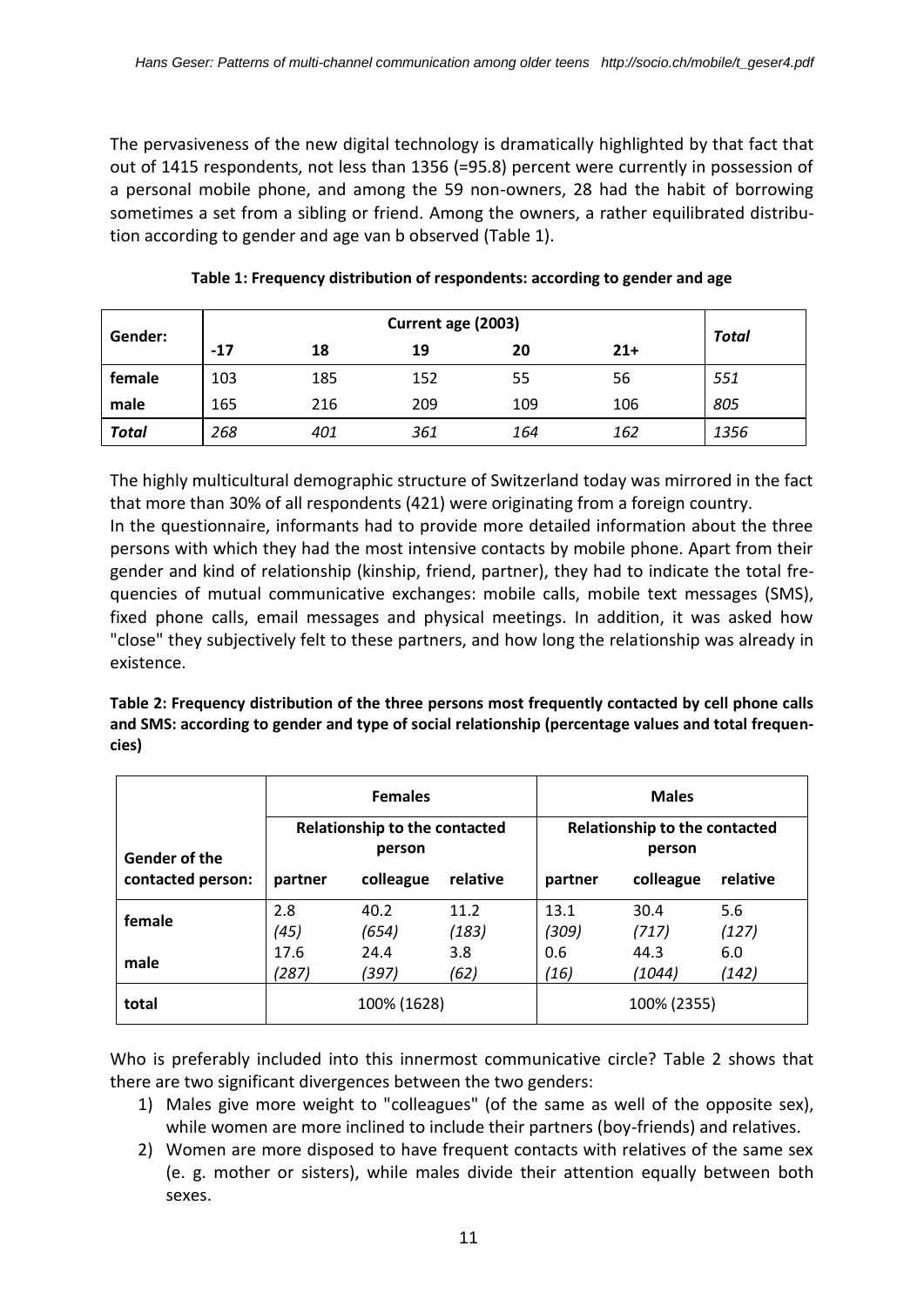This accords well with the assumption that young females tend to maintain closer relationships to family members, and that mothers are more likely than fathers to have intensive communication with their (female and male) kids.

### **4. Total amount of communicative relations**

Looking at the total frequency of cell phone contacts (initiated by either side), it is evident that it spreads over an astonishingly broad range. Even with the most contacted person A, only about half of all informants exchange at least one call per day, while most of the others have only 1-2 contacts per week - the same intensity as maintained with B and C (Figure 1). High economic costs may explain why only very small minorities maintain extremely intensive communications (with 5 or more audio calls each single day).





Frequency of mobile phone calls

SMS traffic is different insofar as it somewhat more focused on one person (A) with whom at least two messages are daily exchanged in about 50% (and even five or more in 25%) of all cases (Figure 2).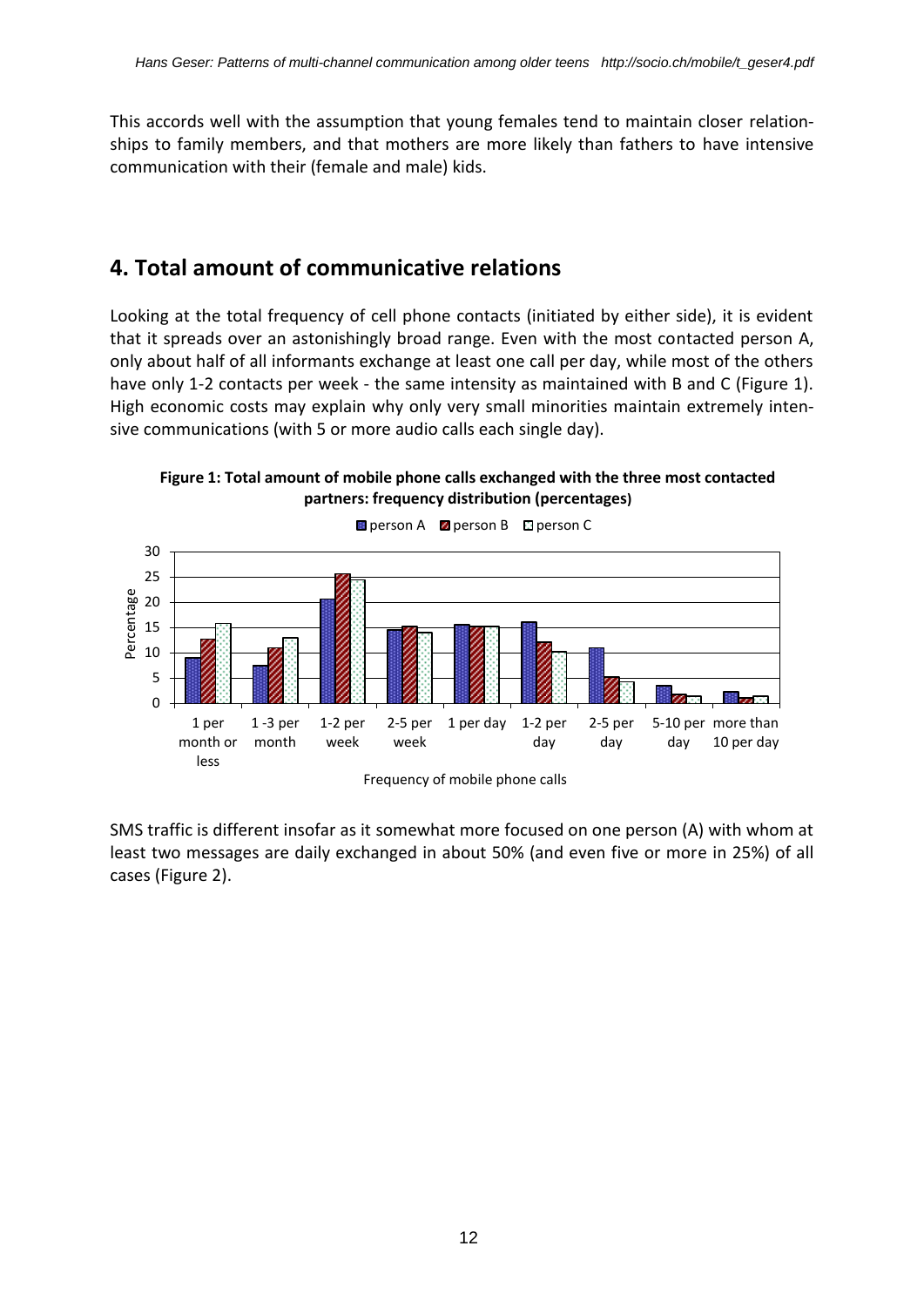



Figures 3 and 4 show the average frequencies of communicative exchanges female and male respondents realize on all channels with their three core partners.







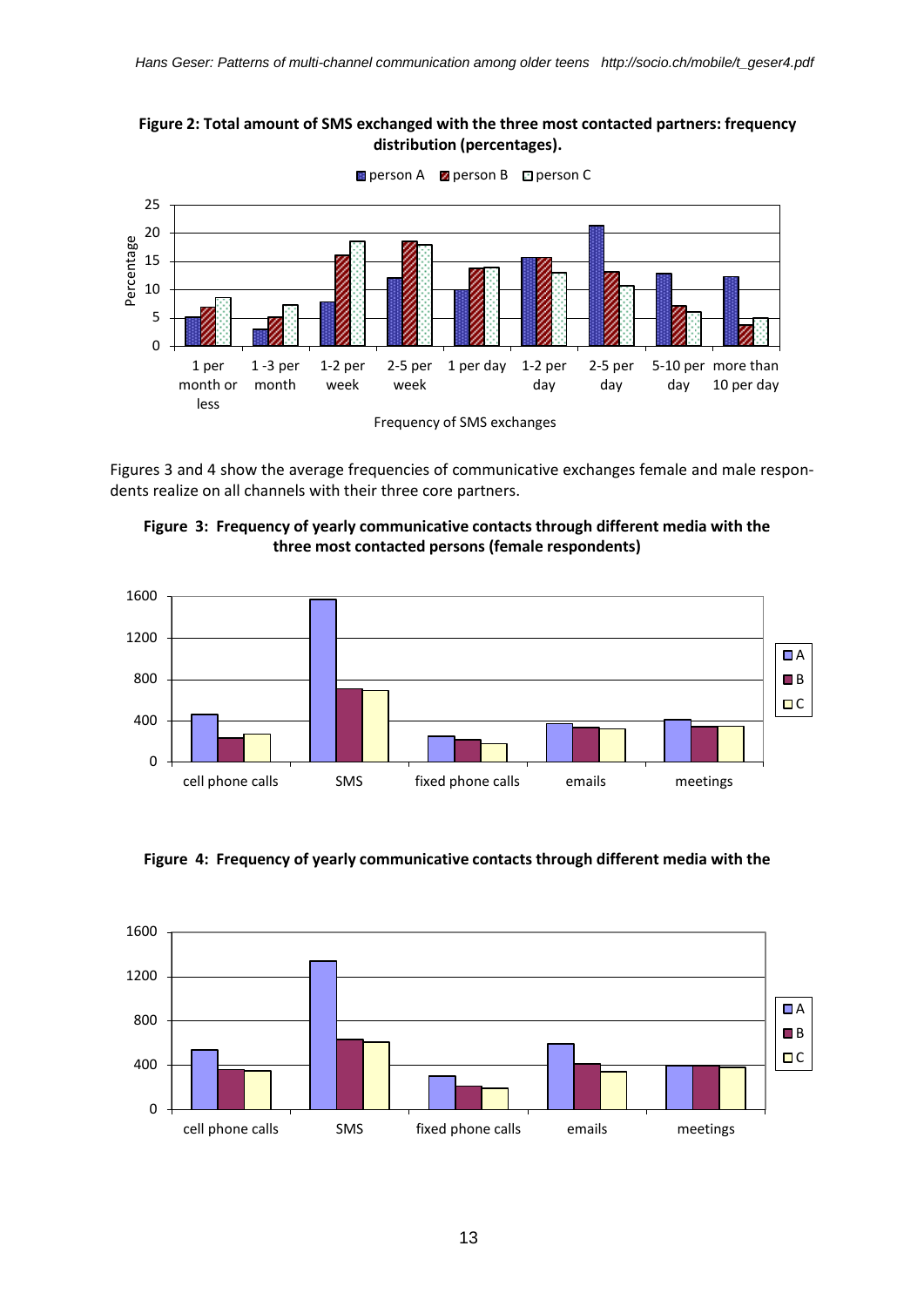From these graphics, at least the following five conclusions can be drawn:

- 1) SMS is the most frequently used channel. In all cases, it absorbs about 30-40% of all occurring communications.
- 2) On the average, all three partners are contacted with high frequency on all available channels. This indicates that cell phone calls are embedded in a wider range of constantly ongoing complementary communications which include also Email and physical meetings almost on a day per day basis, as well as fixed phone calls about 2-3 times a week.
- 3) Males show consistently higher frequencies than females, except in contacts by SMS, where women (especially of lower age groups) win out.
- 4) Both genders tend to focus SMS particularly on a single person (A), why all other communications are far more equilibrated among all three key persons.
- 5) Apart from being most frequently contacted by the mobile phone, person A also receives (or sends) more Emails and SMS than person B and C, and at least females tend to see him (or her) most frequently face-to-face. These results are a strong indicator that at least within this innermost core communication network, complementary instead of substitutive relationships tend to prevail among both genders.

### <span id="page-13-0"></span>**5. Relationships between the Five Channels: Intercorrela-tions and Factor Structures**

As suggested by Figure 3 and 4, the intercorrelations between the absolute contact frequencies are predominantly positive or near zero, while negative relationships are conspicuously lacking (Table 3).

#### **Table 3: Intercorrelations between the frequencies of different modes of communication with the three most contacted partners (absolute number of contacts) (above the diagonal: females:; below the diagonal: males)**

|                    | <b>Meetings</b>                       | <b>Fixed phone</b> | <b>Mobile</b> | <b>SMS</b>        | Email   |
|--------------------|---------------------------------------|--------------------|---------------|-------------------|---------|
|                    |                                       | $.25***$           | $.21**$       | .08               | .06     |
| <b>Meetings</b>    | $\hspace{0.05cm}$ – $\hspace{0.05cm}$ | $.29**$            | $.28**$       | .04               | .05     |
|                    |                                       | $.37**$            | $.29**$       | .08               | .04     |
|                    | $.39**$                               |                    | $.56***$      | $.29**$           | .08     |
| <b>Fixed phone</b> | $.26**$                               | --                 | $.47**$       | $.27**$           | .01     |
|                    | $.30**$                               |                    | $.55***$      | $.30**$           | .08     |
|                    | $.43**$                               | $.58**$            |               | $.29**$           | $.13**$ |
| <b>Mobile</b>      | $.30**$                               | $.59**$            |               | $.47**$           | .08     |
|                    | $.32**$                               | $.66***$           |               | $.44**$           | $.19**$ |
|                    | $.21**$                               | $.44**$            | $.55***$      |                   | $.20**$ |
| <b>SMS</b>         | $.12**$                               | $.40**$            | $.61***$      | $\qquad \qquad -$ | .09*    |
|                    | $.15***$                              | $.53**$            | $.68**$       |                   | $.18**$ |
|                    | $.13*$                                | $.15***$           | $.29**$       | $.19***$          |         |
| <b>Email</b>       | $.09*$                                | $.09*$             | $.23**$       | $.19***$          | --      |
|                    | $.11***$                              | $.18**$            | $.14**$       | $.26**$           |         |

#### *(First line: Person A; second line: Person B; third line: person C)*

*\* p < .05; \*\* p < .01*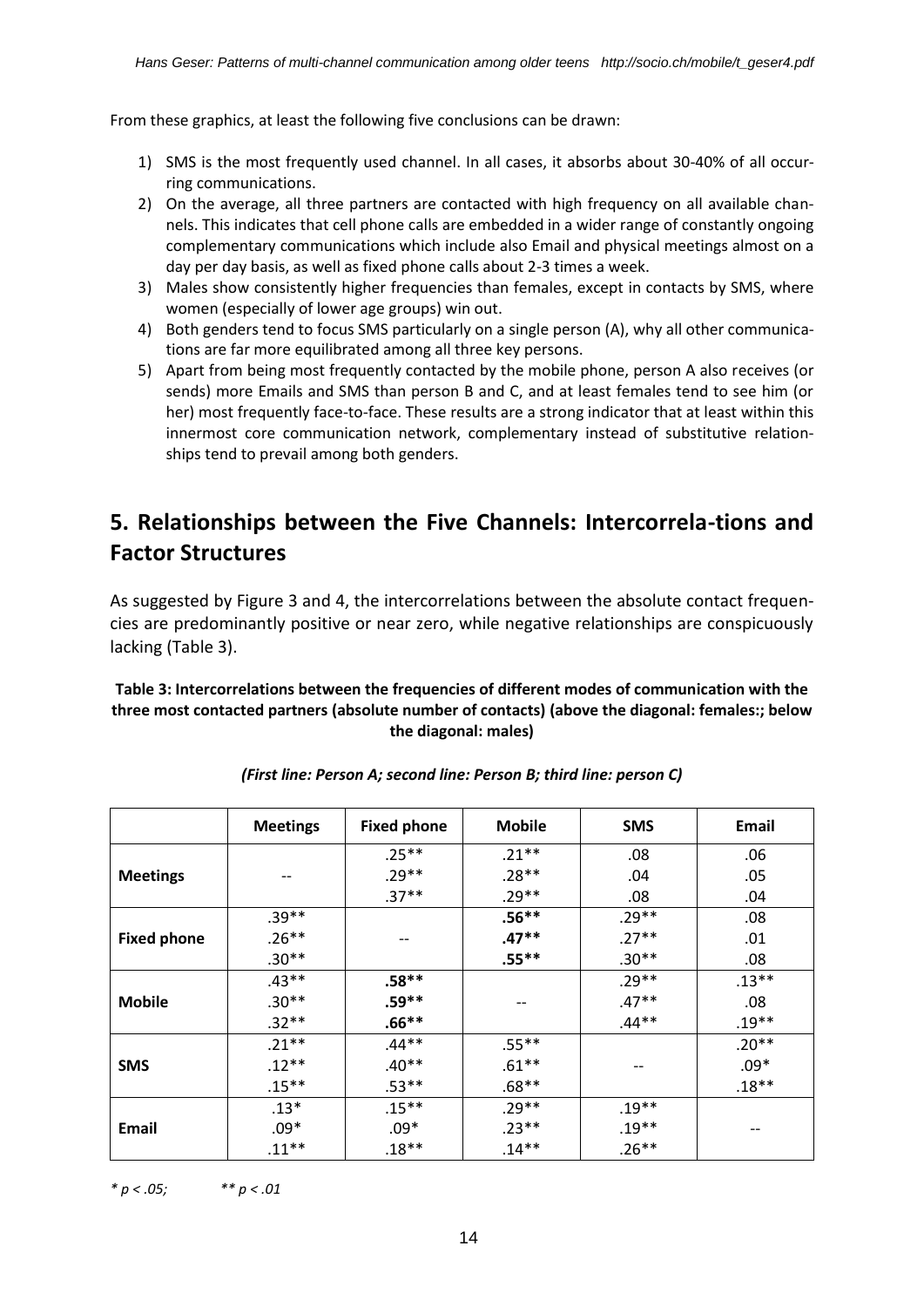Both genders converge in maintaining particularly high covariations between fixed phone and mobile phone calls. This indicates a highly complementary functionality between these two basically similar oral channels, e. g. in the sense that many talks initiated during the day by mobile are continued in the evening by lengthier landline conversations. Mobile audio calls as well as text messages are well in the center of communication structure, because they correlate significantly with meeting frequency as well as fixed phone contacts and Email exchanges. However, these interrelationships are generally stronger for males than for females. In particular, males are more disposed than females to use SMS and audio calls (mobile and landline) in a rather parallel fashion. Email, on the other hand, appears as the most isolated of all channels, particularly for females where online exchanges are not at all associated with phone contacts and physical meetings.

The Varimax-rotated factorial structures presented in Table 4 are apt to summarize and accentuate these gender-related differences.

### **Table 4: The factorial structure of the five communicative exchanges with the three most contacted partners (absolute number of contacts): according to gender**

|               |       | <b>Males</b> |       |       | <b>Females</b> |       |       |
|---------------|-------|--------------|-------|-------|----------------|-------|-------|
|               |       |              | Ш     |       |                | Ш     | IV    |
| Eigenvalue    | 5.718 | 2.151        | 1.357 | 4.259 | 1.579          | 1.449 | 1.172 |
| % of Variance | 38.12 | 14.34        | 9.05  | 28.39 | 10.53          | 9.66  | 7.82  |

### **1. Eigenvalues and explained variance of the factors**

|                      |     | <b>Males</b> |        |        |              | <b>Females</b> |         |
|----------------------|-----|--------------|--------|--------|--------------|----------------|---------|
|                      | ı   | $\mathbf{I}$ | III    | I      | $\mathbf{I}$ | $\mathbf{III}$ | IV      |
| A meetings           | .27 | .12          | .65    | $-.14$ | .31          | .58            | $-0.09$ |
| <b>B</b> meetings    | .07 | .05          | .80    | $-.09$ | .60          | .16            | .15     |
| C meetings           | .11 | .05          | .62    | .02    | .62          | .07            | .09     |
| A fixed phone        | .70 | .05          | .34    | .33    | .39          | .55            | $-.13$  |
| <b>B</b> fixed phone | .65 | $-0.06$      | .29    | .29    | .66          | .11            | $-.13$  |
| C fixed phone        | .77 | $-.04$       | .29    | .32    | .69          | .00.           | $-.03$  |
| A mobile             | .72 | .21          | .28    | .48    | .23          | .55            | .03     |
| <b>B</b> mobile      | .78 | .13          | .27    | .60    | .43          | .19            | $-.01$  |
| C mobile             | .77 | .03          | .15    | .63    | .48          | $-.04$         | .05     |
| A SMS                | .62 | .15          | .00.   | .62    | $-.09$       | .35            | .08     |
| <b>B SMS</b>         | .72 | .14          | $-.04$ | .79    | .04          | .05            | .08     |
| C SMS                | .76 | .18          | $-.07$ | .80    | .11          | $-.15$         | .06     |
| A Email              | .09 | .83          | .13    | .02    | $-0.19$      | .57            | .38     |
| <b>B</b> Email       | .11 | .91          | .05    | $-.00$ | .01          | .17            | .80     |
| <b>C</b> Email       | .15 | .88          | .06    | .17    | .15          | $-0.16$        | .76     |

### **2. Factor Score Matrix (Orthogonal Varimax Rotation)**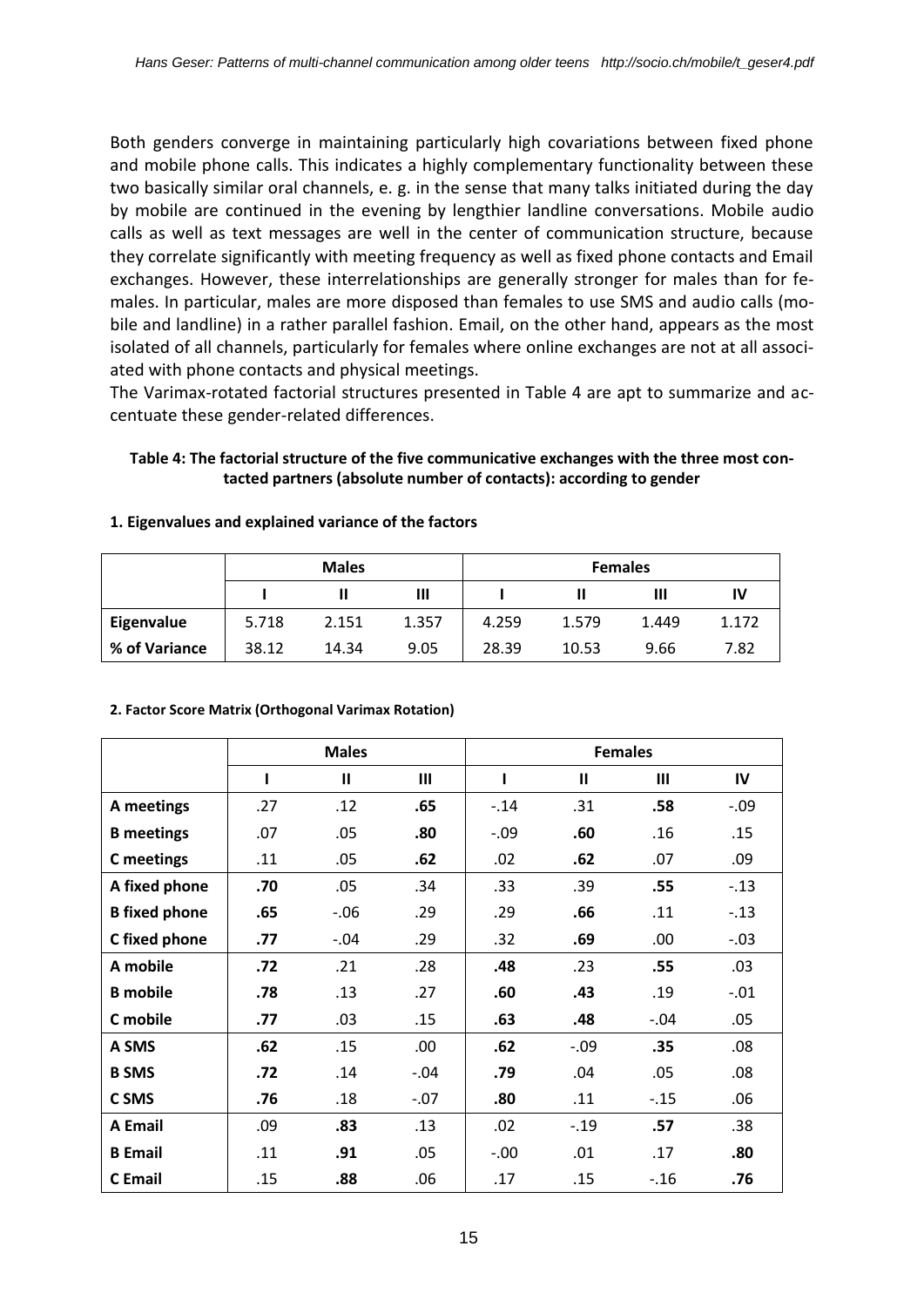First of all, it is evident that the communicative behaviour of males is governed more by two dominating factors (absorbing together more than 52% of the whole variance), while the behaviour of females is less structured (as the two min factors extracted explain only 39%). Secondly, a comparison of the first factors reveals that in the case of females, the two mobile channels (audio and SMS) constitute a communicative dimension completely dissociated from all others, while males combine mobile communication tightly with the usage of fixed phones.

Third, it is evident that in the case of females, much communicative behaviour is patterned by partners rather than media, while males show a media-typed pattern throughout. In other words: males can more easily be characterized by their degree of "meeting orientation" or "Email-orientation", (because they tend to be high or low on these channels vis-à-vis all three partners), while females can be better described by their A- or B-C-orientation: because they tend to use all channels intensively when such relationships are intimate and infrequently when they are not.

While these results refute the substitutability assumption rather strongly, they corroborate the hypothesis of complementarity only in a weak sense, because the positive intercorrelations could well be caused by different overall levels of "communicability" among our informants. In order to eliminate this personal factor, we take the total number of contacts (to person A, B, or C) as 100 percent and ask how the percentage shares of the different communication channels are interrelated.

As it has to be expected for logical reasons, negative correlations prevail in the matrix (because all five shares always add up to 100%). More astonishing it is the fact that significant positive relationships between mobile and fixed phone usage remain even under these harsher test conditions (Table 5).

### **Table 5: Intercorrelations between the percentage shares of different contact channels (related to the total communication volume with the respective person) (above the diagonal: females:; below the diagonal: males)**

|                    | <b>Meetings</b> | <b>Fixed phone</b> | <b>Mobile</b> | <b>SMS</b> | Email     |
|--------------------|-----------------|--------------------|---------------|------------|-----------|
|                    |                 | $-.01$             | $+.05$        | $-0.55**$  | $-.20**$  |
| <b>Meetings</b>    |                 | $-.12**$           | $-.08$        | $-.53**$   | $-.25***$ |
|                    |                 | $-0.06$            | $-.11*$       | $-.58**$   | $-.24**$  |
|                    | $+.04$          |                    | $+.15***$     | $-.43**$   | $-.21***$ |
| <b>Fixed phone</b> | $-.05$          | $\qquad \qquad -$  | $+.13***$     | $-.33**$   | $-.22**$  |
|                    | $-0.06$         |                    | $+.11*$       | $-0.35**$  | $-.21**$  |
|                    | $+.03$          | $+.10**$           |               | $-.46**$   | $-.24**$  |
| <b>Mobile</b>      | $-12**$         | $+.09*$            |               | $-.26**$   | $-.25**$  |
|                    | $-.13***$       | $+.08*$            |               | $-.28**$   | $-.24**$  |
|                    | $-0.54**$       | $-.40**$           | $-.41**$      |            | $-.30**$  |
| <b>SMS</b>         | $-.49**$        | $-.35***$          | $-.28**$      |            | $-.34***$ |
|                    | $-.52**$        | $-.31***$          | $-.33***$     |            | $-.30**$  |
|                    | $-.26**$        | $-.20**$           | $-.22**$      | $-.34**$   |           |
| Email              | $-.34**$        | $-.25**$           | $-.27**$      | $-.26**$   |           |
|                    | $-.34**$        | $-.25**$           | $-.24***$     | $-.23**$   |           |

*(First line: Person A; second line: Person B; third line: person C)*

*\* p < .05; \*\* p < .01*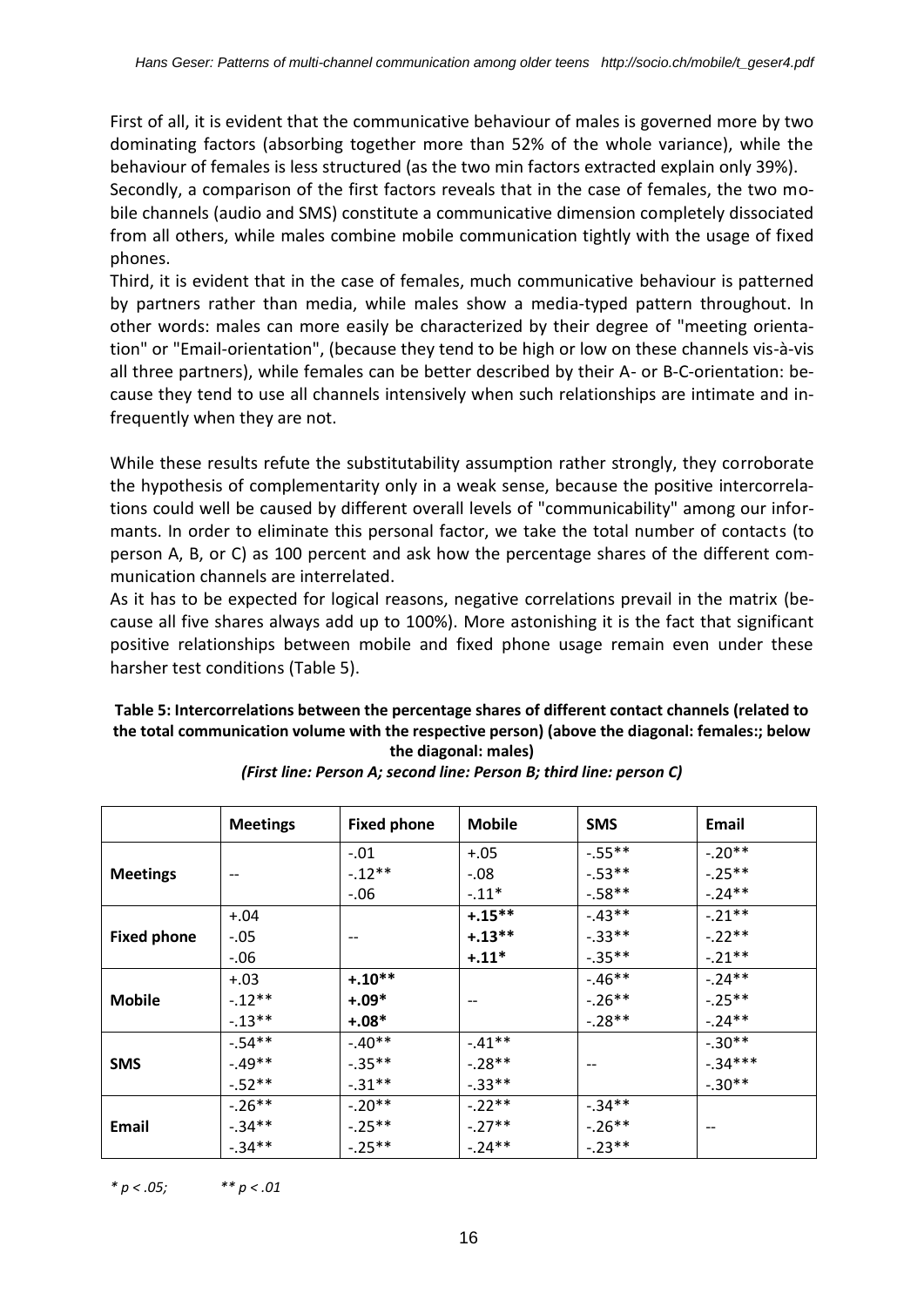Thus, it seems that males and females converge in using landline and mobile audio calls in a highly parallel manner. In a weaker way, face-to-face- meetings seem also to belong to this core cluster because very low or zero correlations prevail here, not the expected negative coefficients. On the other hand, meetings and SMS are most likely to be near substitutes because negative intercorrelations are consistently very high.

Factor analysis reveals that in the case of both genders, shares of fixed phone, mobile and Email usage are three highly independent dimensions of communication, while meetings and SMS appear (conforming to our expectations) as polar opposites, but rather unrelated to everything else (Table 6)..

#### **Table 6: The factorial structure of the percentage shares of different contact channels (related to the total communication volume with the respective person): according to gender**

#### **1. Eigenvalues and explained variance of the factors**

|               |   | <b>Males</b>            |    |                                                 |                   | <b>Females</b> |             |  |
|---------------|---|-------------------------|----|-------------------------------------------------|-------------------|----------------|-------------|--|
|               | Ш | Ш                       | IV | v                                               |                   | Ш              | IV          |  |
| Eigenvalue    |   |                         |    | 3.459 2.732 1.912 1.828 1.199 3.360 2.186 1.663 |                   |                | 1.664 1.154 |  |
| % of Variance |   | 23.06 18.21 12.74 12.18 |    | 8.00                                            | 23.39 14.57 11.06 |                | 10.96 7.70  |  |

#### **2. Factor Score Matrix (Orthogonal Varimax Rotation)**

|                      |        |              | <b>Males</b> |         |              |         |               | <b>Females</b> |         |         |
|----------------------|--------|--------------|--------------|---------|--------------|---------|---------------|----------------|---------|---------|
|                      | п      | $\mathbf{H}$ | Ш            | IV      | $\mathsf{v}$ | ı       | $\mathbf{II}$ | Ш              | IV      | IV      |
| A meetings           | $-.18$ | $-.01$       | $-.01$       | .84     | .01          | .14     | $-.18$        | .75            | $-0.06$ | .10     |
| <b>B</b> meetings    | $-24$  | $-.11$       | $-.04$       | .64     | .43          | $-.18$  | $-.19$        | .73            | $-.04$  | .25     |
| C meetings           | $-.24$ | $-.09$       | $-.12$       | .13     | .86          | $-0.08$ | $-.13$        | .27            | $-0.08$ | .80     |
| A fixed phone        | $-.08$ | .07          | .76          | .19     | $-.05$       | .01     | $-.04$        | .22            | .75     | $-.13$  |
| <b>B</b> fixed phone | $-.11$ | .02          | .85          | .03     | $-.01$       | .10     | $-0.08$       | $-0.00$        | .78     | .02     |
| C fixed phone        | $-.11$ | $-.01$       | .82          | $-0.08$ | .13          | .00     | .16           | $-.12$         | .74     | .25     |
| A mobile             | $-.09$ | .81          | $-.01$       | .14     | .00.         | .71     | .00.          | .20            | .06     | $-0.06$ |
| <b>B</b> mobile      | $-.15$ | .83          | .03          | $-.01$  | .02          | .81     | .17           | .07            | .02     | .03     |
| C mobile             | $-.06$ | .82          | .05          | $-.01$  | .05          | .78     | $-.11$        | $-.10$         | .02     | .13     |
| A SMS                | $-.39$ | $-0.36$      | $-26$        | $-.72$  | $-.02$       | $-.42$  | $-.32$        | -.66           | $-.33$  | .03     |
| <b>B SMS</b>         | $-.38$ | $-.27$       | $-.33$       | $-.47$  | $-.39$       | $-.24$  | $-.32$        | -.58           | $-.34$  | $-.30$  |
| C SMS                | $-.33$ | $-.28$       | $-.25$       | $-0.06$ | $-.77$       | $-.24$  | $-.28$        | $-.13$         | $-.24$  | $-.83$  |
| A Email              | .84    | $-.09$       | $-.10$       | $-.03$  | .05          | $-.09$  | .72           | $-0.06$        | $-0.04$ | $-.01$  |
| <b>B</b> Email       | .87    | $-.13$       | $-.14$       | $-.11$  | .01          | $-.07$  | .76           | $-.05$         | $-0.08$ | .12     |
| <b>C</b> Email       | .81    | $-.14$       | $-.12$       | $-0.00$ | $-.13$       | $-.10$  | .75           | $-.01$         | $-.010$ | $-.05$  |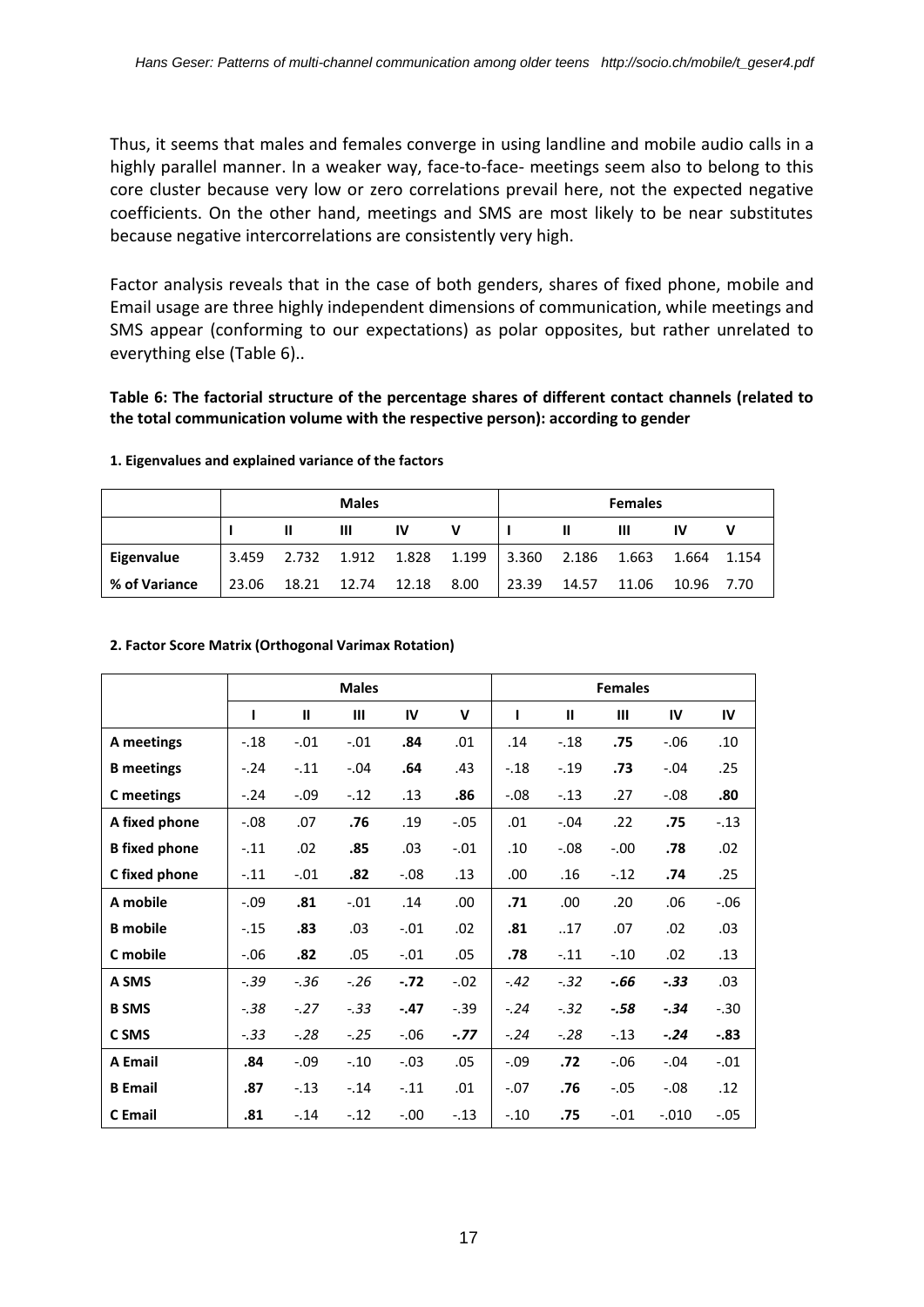### <span id="page-17-0"></span>**6. On the Relationship between Mobile Calls and Fixed Phone Calls**

All our findings refute the common sense assumption that the mobile leads to a demise of the traditional landline phone. To the contrary, it can be shown that the usage intensity of these two channels covary positively, even when percentages values instead of absolute frequencies are considered (Table 3 /Table 5). More detailed analyses demonstrate that the strength of this covariance depends on the gender composition of the interactive partners. It is highest when communication takes place between male and female, and it is weakest in contacts among males (Table 7). Only in heterosexual pairs, the relationship remains significantly positive when percentage shares (instead of absolute frequencies) are correlated.

| Table 7: Correlations between the frequency of fixed phone calls and cell phone calls: according to |
|-----------------------------------------------------------------------------------------------------|
| the gender of interacting partners: bivariate correlations and partial correlations (with index of  |
| total communication controlled)                                                                     |

|                                   |                  | Person A         |                                                          |                         | <b>Person B</b> |                   | Person C              |        |                   |
|-----------------------------------|------------------|------------------|----------------------------------------------------------|-------------------------|-----------------|-------------------|-----------------------|--------|-------------------|
|                                   | male /<br>female | male $/$<br>male | female<br>/female $ $                                    | male $/$<br>female male | male $/$        | female<br>/female | male /<br>female male | male / | female<br>/female |
| <b>Absolute</b><br>frequencies    |                  |                  | $+.61***$ $+.44***$ $+.60**$ $+.66***$ $+.54**$ $+.48**$ |                         |                 |                   | $+.58** +.44**$       |        | $+48**$           |
| Percentage<br>share <sup>1)</sup> | $+.15***-.03$    |                  | $+.02$                                                   | $+.18**$                | $+.00$          | $+.13*$           | $+17*$                | $-.02$ | $+.06$            |
| $(N = )$                          | (489)            | (294)            | (215)                                                    | (308)                   | (439)           | (303)             | (325)                 | (415)  | (291)             |

*\* p < .05\*\* p < .01*

<span id="page-17-1"></span>**1)** *Percentage of the sum total of yearly meetings, fixed phone calls, cell phone calls, SMS and Emails with the respective person.*

# **7. Relationships between Physical Meetings and Techni-cally Mediated Communications**

As reported in Table 3, the usage of all technical channels is relatively weakly related to the frequency of face-to-face encounters, especially in the case of females. Nevertheless, the mix of media is rather different for partners rarely seen and for individuals met once or even several times a day (like family members or close colleagues in school or at work). When meetings are rare, a very large percentage of all communications take place as Short Text Messages, while all other channels lag drastically behind (Figure 5a to 5c). The only exception is person C where Email is used with similar intensity (Figure 5c). In the case of all three partners, Email contacts gain considerable weight when meeting frequencies are intermediate (up to about two times weekly), while they are surpassed by oral mobile calls whenever the partner is physically met on a daily basis.

The complementarity assumption is corroborated especially for the two oral channels where usage raises consistently with increasing encounters. Some substitutive effects seem to be working in text communication with person A. Here, we see that SMS is heavily used with absent partners met only a few times every year, and that less Email messages are exchanged with daily partners than with persons encountered only several times per month (Figure 5a).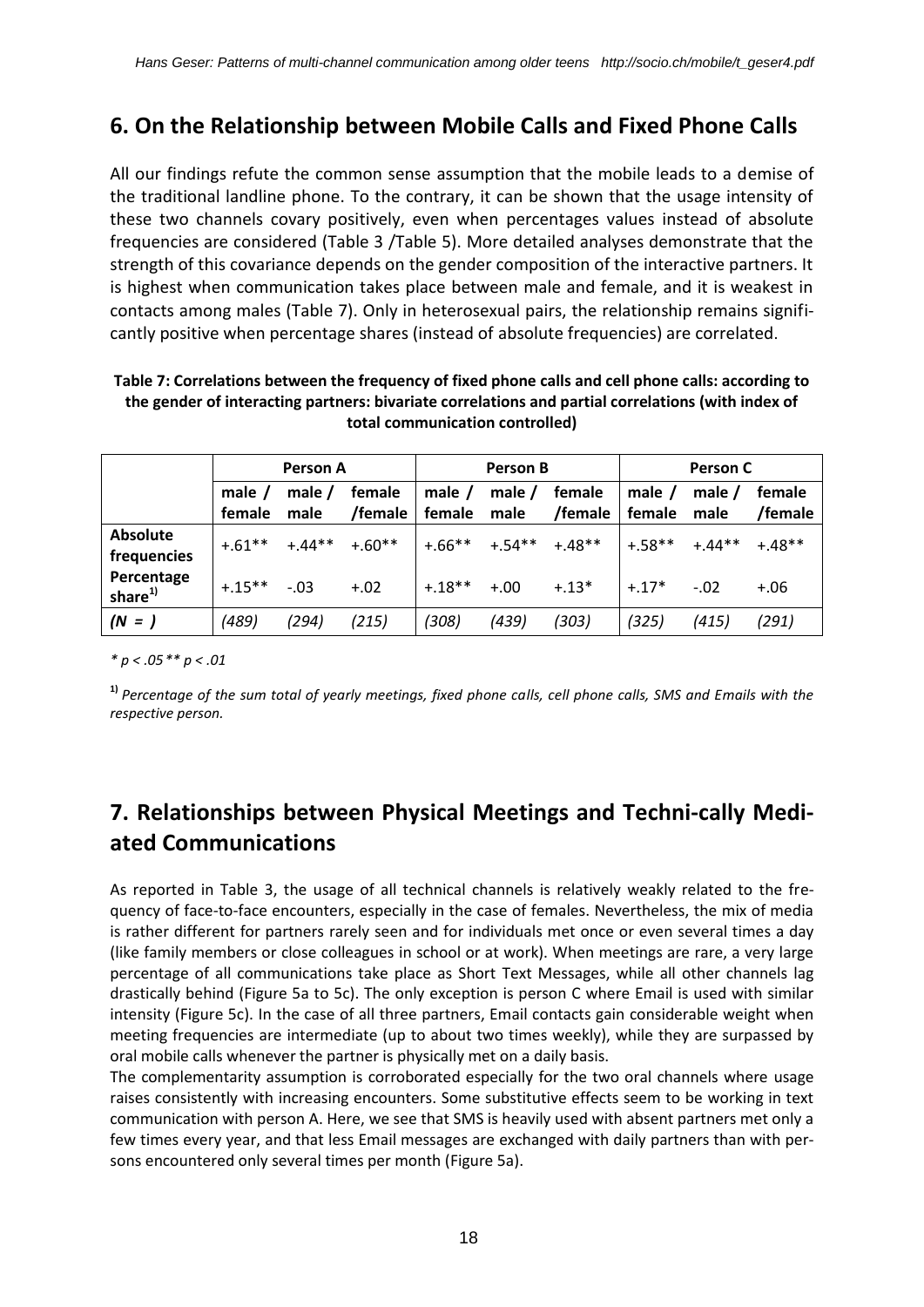**Figure 5a: Frequencies of phone and email communications: according to the frequency of physical meetings (Person A)**



**Figure 5b: Frequencies of phone and email communications: according to the frequency of** 



**Figure 5c: Frequencies of phone and email communications: according to the frequency of** 



Overall, it seems that the two mobile channels have the most tight complementary relationship to physical meetings. As they represent the most informal communication channels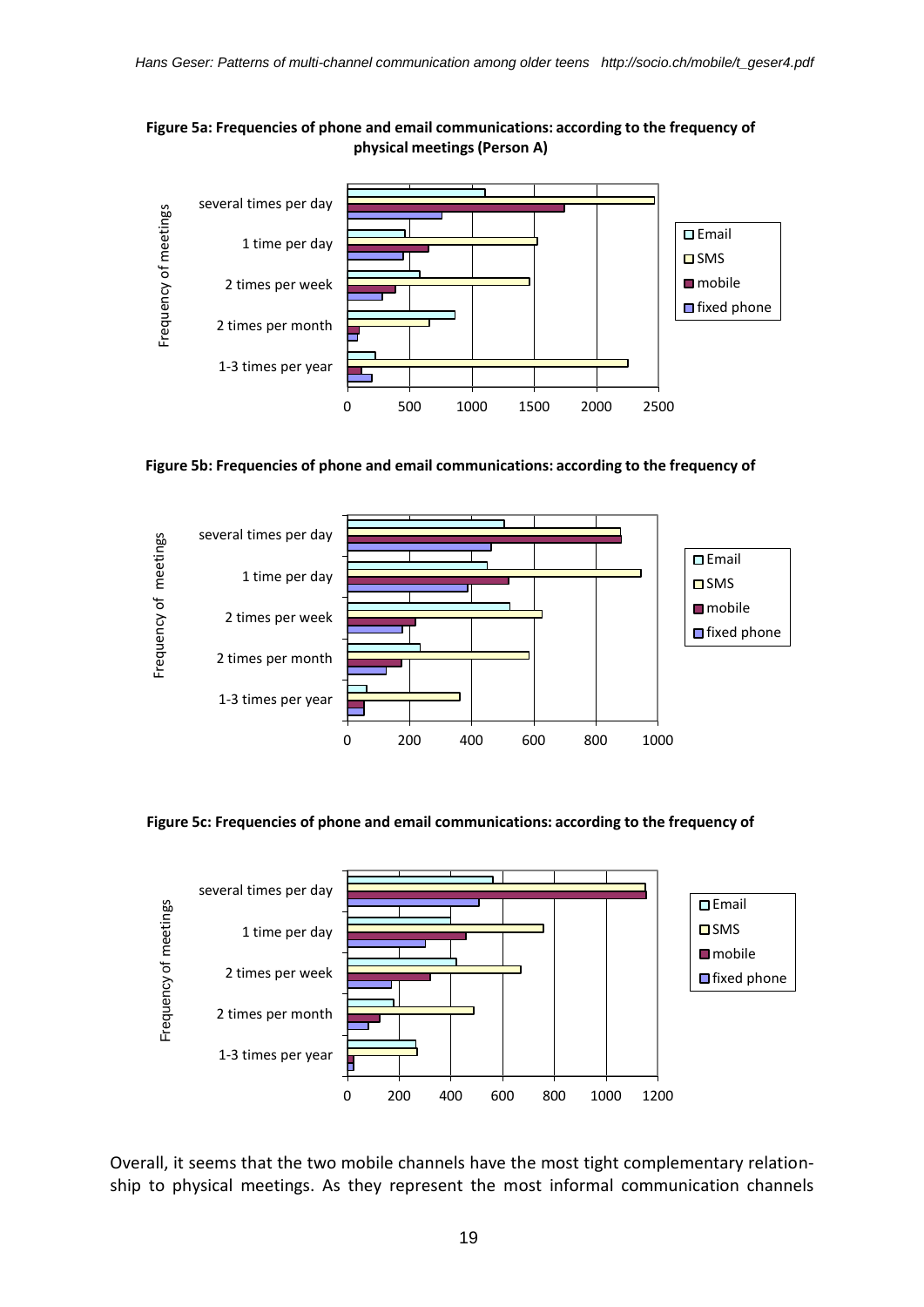available anytime and anywhere, they are evidently more disposed than Email or the fixed phone to carry on talks initiated in meetings or to arrange future encounters.

Respective statistical analyses show that meeting frequency and technically mediated communications are similarly related in both genders, with one significant exception: the relationship between mobile calls and SMS. Here, we find that when rarely meeting partners are a heterosexual pair, they exchange far more SMS than audio calls, while the two channels are far more equilibrated among two women - and even more among two males. However, there is a general tendency that communication shifts from written to oral channels when meeting frequency increases (Figure 6).





Frequency of face to face meetings

### <span id="page-19-0"></span>**8. Older and more recent acquaintances**

We may hypothesize that high level communication on all channels is more typical for recently formed relationships, because processes of mutual disclosure and of exploring common ideas and activities are still intensively going on. With increasing time and consolidation, we may well see a decline in mutual exchanges as well as a shift toward less informal spontaneous channels (e. g. the traditional landline phone).

The results conform only partially with these expectations. In fact, the exchange of short text messages is most intensive among newly acquainted partners and loses constantly ground in more mature relations. However, the usage of all other channels is not consistently correlated with duration. Person B receives even most oral contacts (by mobile and landline) when acquaintanceship extends over more than 10 years (= e. g. in the case of family members). Interestingly, Email exchanges are related in a curvilinear fashion: achieving their maximum in relationships that have formed 1-2 years ago. (Figure 7a to 7c).

While the fixed phone - as expected - keeps its position during time, it is also evident that the mobile phone has successfully penetrated older relationships that have existed long before cell phone sets have come into existence.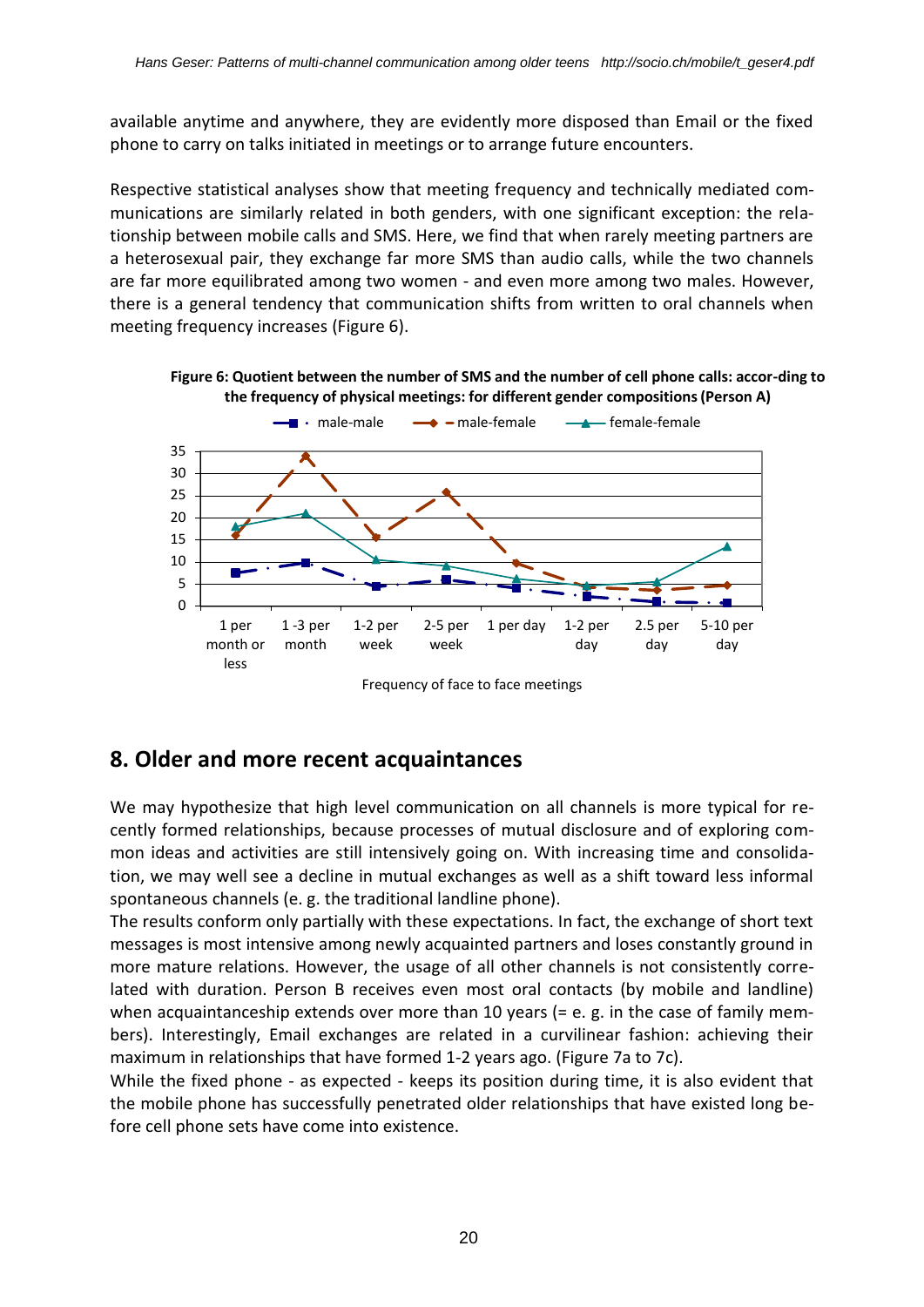







**Figure 7c: Frequencies of yearly phone and email communications: according to the duration of the relationship (Person C)**



The correlation between SMS use and length of relationship is heavily mediated by the gender of interacting partners. As exemplified by person B, heterosexual pairs keep much longer to a high intensity of text exchanges than same-gendered partners, especially males (Figure 8).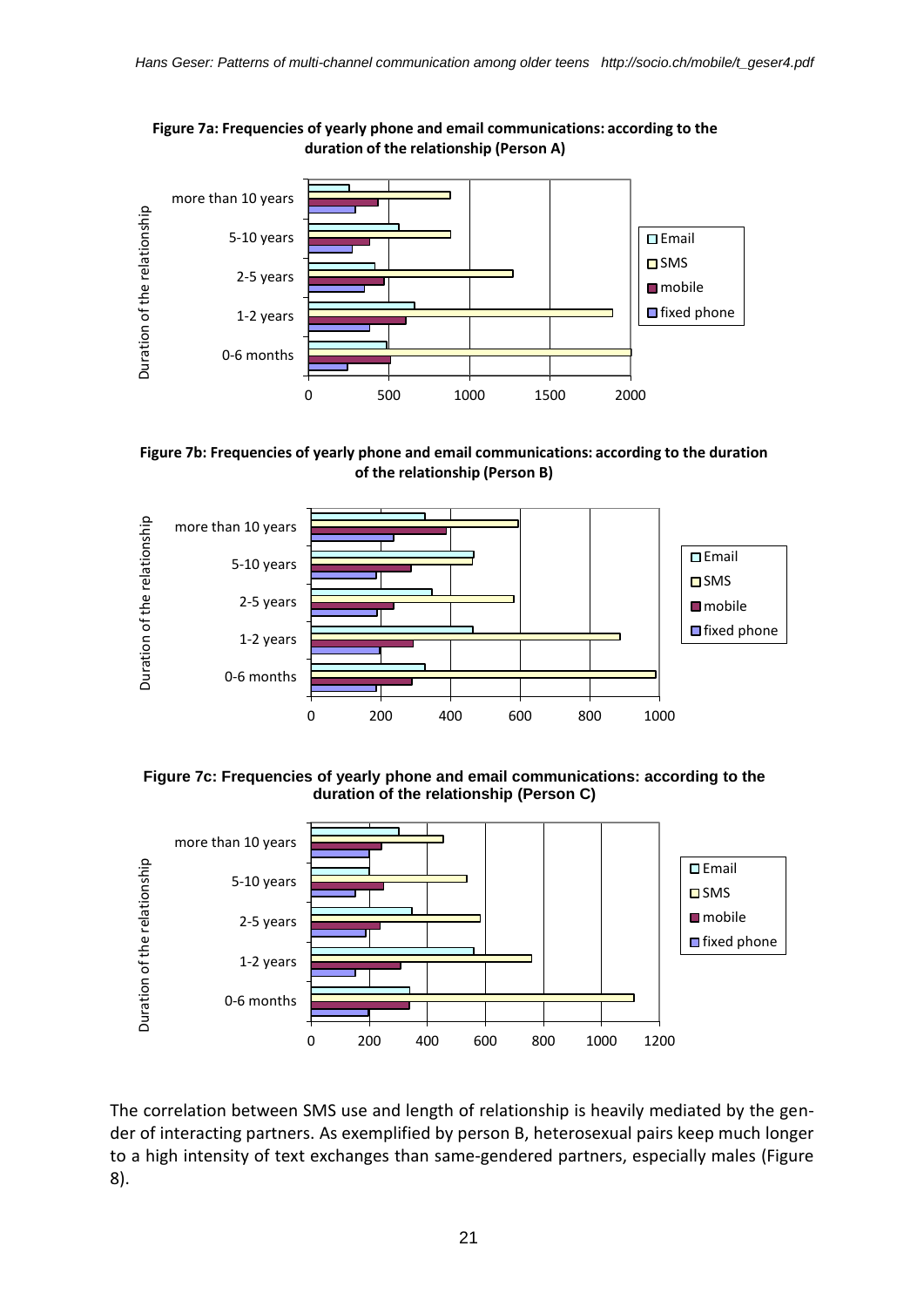

**Figure 8: Frequency of SMS exchanges (per year) in relation to the duration of the relationship with person B : according to gender composition**

Looking at the full intercorrelation matrix, it is evident that the relationships among the five channels is not affected much during time. However, more recently formed interpersonal bonds are characterized by tighter co variations between meetings on the one hand and mobile calls and Email messages on the other - while fixed phone calls and SMS remain unaffected (Table 8). This accords well with the assumption that nascent human relationships are often diffuse in the sense of stretching over several communicative levels at the same time, while older relationships may be more specialized - so that they can be more easily kept within one channel without affecting others. In other words: within given relationships. complementary relations between different channels tend to diminish rather than to increase.

| Table 8: Intercorrelations between the percentage shares of different contact channels (related to |
|----------------------------------------------------------------------------------------------------|
| the total communication volume with the respective person) (above the diagonal: duration of ac-    |
| quaintance 2 years or less; below the diagonal: duration of acquaintance more than 2 years).       |
| (First line: Person A: second line: Person B: third line: person C)                                |

|                    | <b>Meetings</b> | <b>Fixed phone</b> | <b>Mobile</b> | <b>SMS</b> | Email     |
|--------------------|-----------------|--------------------|---------------|------------|-----------|
|                    |                 | $+.35***$          | $+.43**$      | $+.23**$   | $+.18**$  |
| <b>Meetings</b>    |                 | $+.26***$          | $+.44***$     | $+.11$     | $+.17*$   |
|                    |                 | $+.43**$           | $+.40**$      | $+.16***$  | $+.24***$ |
|                    | $+.32**$        |                    | $+.57**$      | $+.38**$   | $+.18**$  |
| <b>Fixed phone</b> | $+.27**$        |                    | $+.48**$      | $+.28**$   | $-.04$    |
|                    | $-.06$          |                    | $+.70**$      | $+.43**$   | $+.14***$ |
|                    | $+.30**$        | $+.58**$           |               | $+.46**$   | $+.36***$ |
| <b>Mobile</b>      | $+.25***$       | $+.55***$          |               | $+.31***$  | $+.08$    |
|                    | $+.29**$        | $+.56***$          |               | $+.42**$   | $+.14***$ |
|                    | $+.12**$        | $+.40**$           | $+.44**$      |            | $+.20**$  |
| <b>SMS</b>         | $+.18**$        | $+.41***$          | $+.69**$      |            | $+.08$    |
|                    | $+.15***$       | $+.44**$           | $+.71**$      |            | $+.27**$  |
|                    | $+.05$          | $+.06$             | $+.07$        | $+.15***$  |           |
| Email              | $-.10**$        | $+.07**$           | $+.22***$     | $+.19**$   |           |
|                    | $+.03**$        | $+.15***$          | $+.18**$      | $+.17**$   |           |

*\* p < .05; \*\* p < .01*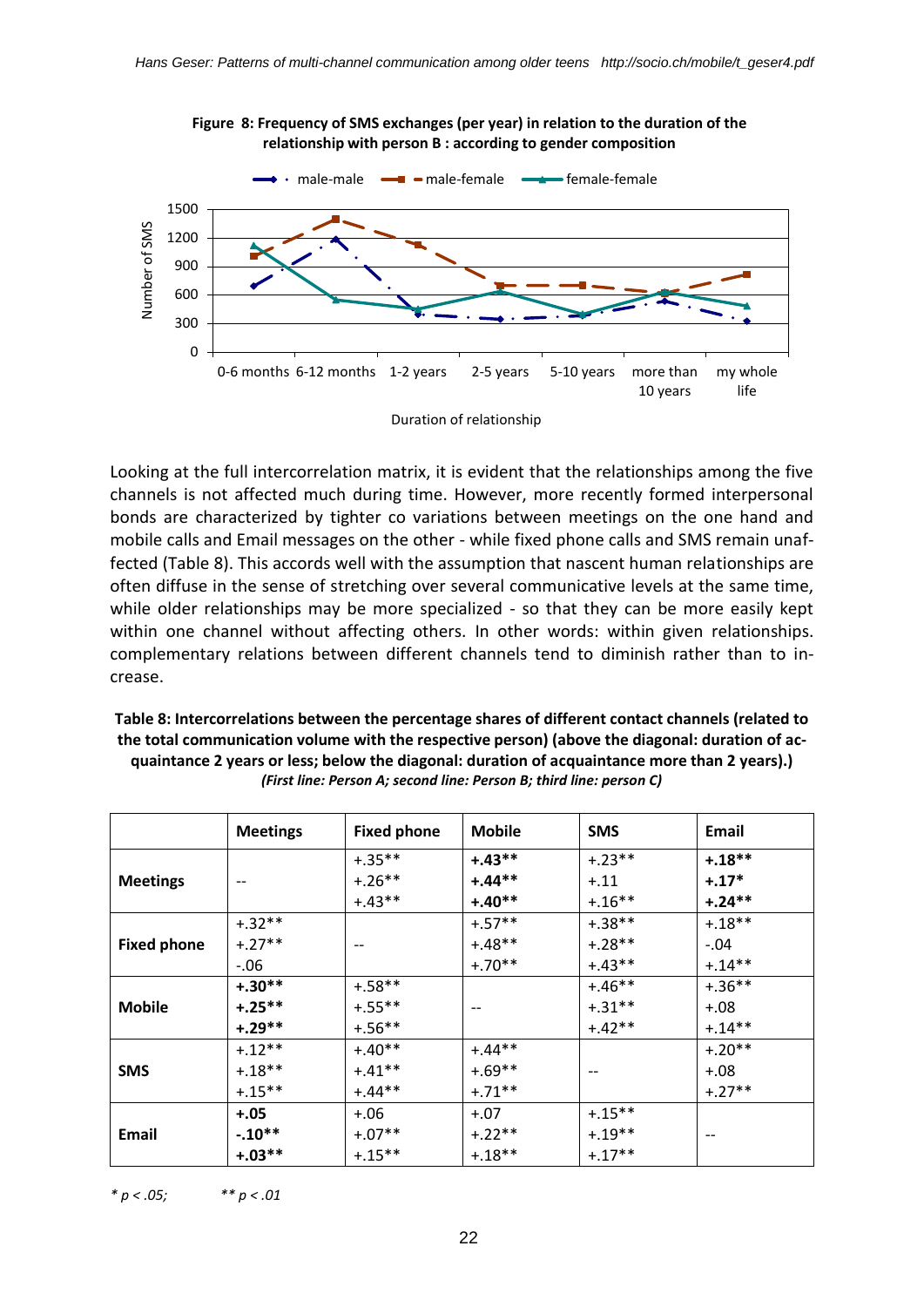### <span id="page-22-0"></span>**9. Impacts on the closeness of relationship**

While the five communication modes fulfil highly different functions because of their divergences in bandwidth, richness, interactivity, personal presence and various other attributes, many research studies have shown that they can all contribute to making interpersonal relationships closer, more intimate and emotional.

As the respondents had to characterize the relationship to partners A, B, and C on a scale of "personal closeness" ranging from 1 to 10, we can use linear multivariate regression analysis for finding out whether and to what degree the five communicative channels add to this closeness under various intervening conditions.

As seen from Table 9, closeness to all three partners is significantly determined by the frequency of face-to-face meetings as well as the number of fixed phone calls, while mobile calls, SMS and Email are not consistently related. As expected from the results in Figures 4 and 4, we find that the relationship to person A is special in being highly correlated with SMS exchanges.

| <b>Communication channel:</b> | Person A    |       | <b>Person B</b> |       | Person C    |       |
|-------------------------------|-------------|-------|-----------------|-------|-------------|-------|
|                               | <b>BETA</b> | sign. | <b>BETA</b>     | sign. | <b>BETA</b> | sign. |
| <b>Face-to-face meetings</b>  | $+.06$      | .033  | $+.12$          | .000  | $+.14$      | .000  |
| <b>Fixed phone calls</b>      | $+.10$      | .003  | $+.08$          | .022  | $+.08$      | .036  |
| <b>Mobile phone calls</b>     | $-.07$      | .057  | $-.05$          | .239  | $-.06$      | .128  |
| <b>Mobile SMS</b>             | $+.12$      | .000  | $+.06$          | .079  | $+.05$      | .200  |
| Email                         | $-.02$      | .527  | $+.06$          | .044  | $-.04$      | 144   |
| R-Square                      | .031        |       | .031            |       | .030        |       |
| $(N =$                        | (1265)      |       | (1252)          |       | (1242)      |       |

| Table 9: Impact of five communication modes on the "closeness" of relationship (Multivariate Re- |
|--------------------------------------------------------------------------------------------------|
| gression Analysis; standardized BETA-coefficients): all respondents                              |

**Table 10: Impact of four communication modes on the "closeness" of relationship (Multivariate Regression Analysis; standardized BETA-coefficients): according to frequency of meetings**

|                               | <b>Person A</b>          |        | <b>Person B</b>          |        | Person C                 |         |
|-------------------------------|--------------------------|--------|--------------------------|--------|--------------------------|---------|
| <b>Communication channel:</b> | <b>Meetings per year</b> |        | <b>Meetings per year</b> |        | <b>Meetings per year</b> |         |
|                               | $-75$                    | $301+$ | $-75$                    | $301+$ | $-75$                    | $301+$  |
| <b>Fixed phone calls</b>      | $+.20**$                 | $+.02$ | $+.11*$                  | $-.08$ | $+.10*$                  | $+.01$  |
| Mobile phone calls            | $-.09$                   | $-.09$ | $-.01$                   | $-.01$ | $+.03$                   | $-.19*$ |
| <b>Mobile SMS</b>             | $+.13$                   | $-14*$ | $-.01$                   | $+.12$ | $-.04$                   | $+.18*$ |
| Email                         | $+.03$                   | $-.07$ | $+.04$                   | $-.02$ | $-.01$                   | $-.18*$ |
| R-Square                      | .048                     | .004   | .016                     | .011   | .013                     | .024    |
| $(N = )$                      | (416)                    | (327)  | (428)                    | (290)  | (599)                    | (252)   |

*\* p < .05\*\* p < .01*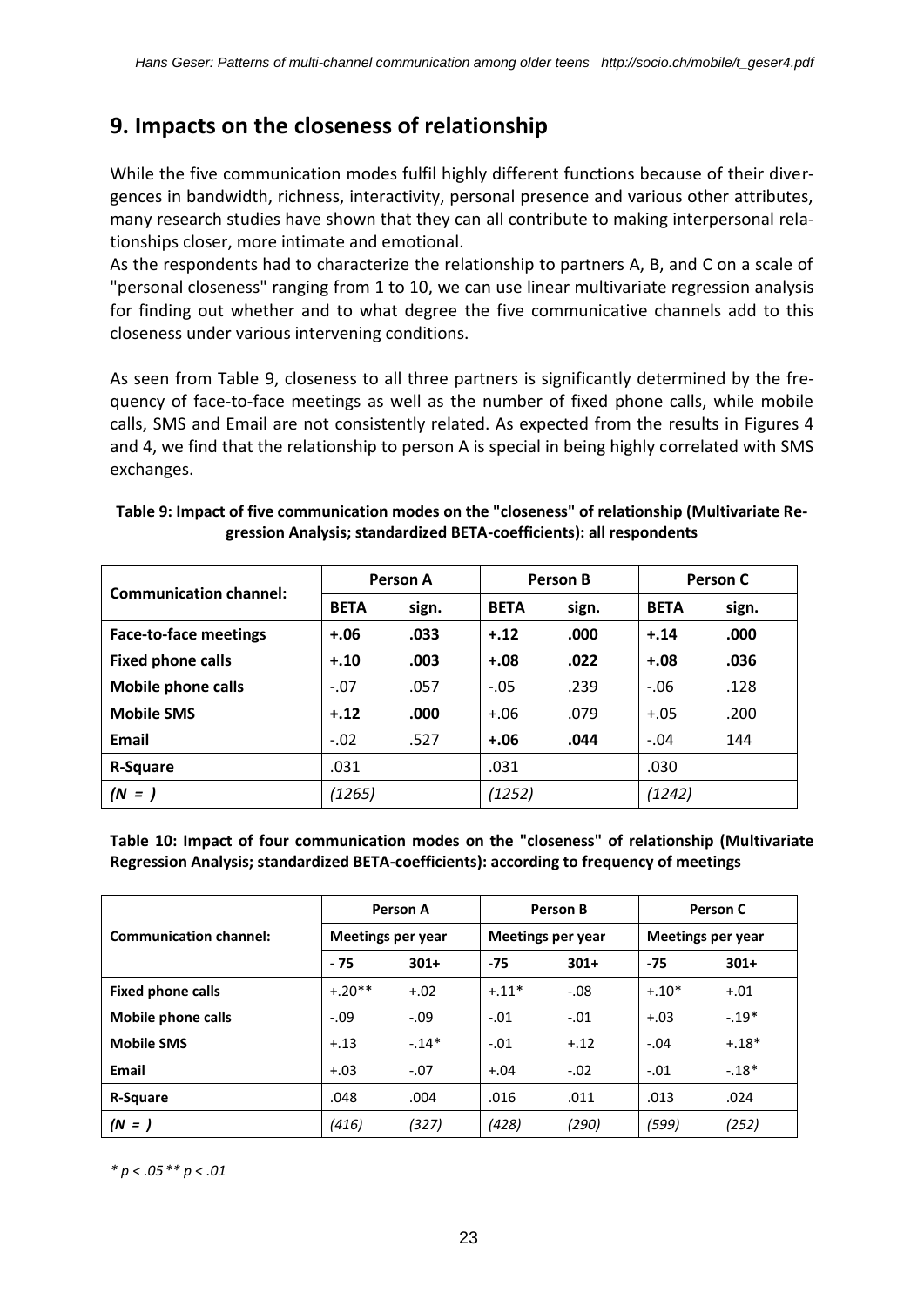<span id="page-23-0"></span>In a more detailed analysis, it is found that the positive effects of fixed phone contacts emerge only when the number of yearly meetings is rather low, while they vanish completely in cases where partners meet on a day to day basis (Table 10). This result indicates strongly that fixed phone communication may be a substitute for producing (or maintaining) personal closeness under conditions where opportunities for face-to-face contacts are restricted.

### **10. Conclusions**

Today, almost all closer interpersonal relationships have to be analyzed as hybrid multimedia processes that combine primary face-to-face gatherings with phone calls, text and image transmissions, Instant Messaging or video streaming sessions and other digitalized communications. On a daily - and sometimes even an hourly - basis, we make decisions about what channels to use in which specific situation for satisfying what kind of communicative need usually without reflecting rationally about the functions and disfunctions of the various media we have at hand.

Our common sense views are strongly determined by ideas of media substitution: who still sends mailed letters when writings can be transmitted speedier by Email or SMS? And why invest travel time for appointments when even highly complex problems can be discussed on the phone? Such considerations are certainly adequate when the task is just to fix an agreement or to transmit a specific amount of information, as it is the case in many formalized bureaucratic or professional settings. In informal interpersonal relationships, however, such "zero-sum models" of communication are fatally flawed, because they ignore that every communication on one level can beget additional communicative needs that reinforce the use of other channels. For instance, a short SMS "I've got the job" may well give rise to lengthy evening talks on the landline phone for discussing the new life perspectives implied by this lucky event; and the mere availability of the mobile phone may motivate to arrange additional meetings that would not occur if appointments had to be made by clumsier traditional channels.

The results of our Swiss teenager study support the contention that the new digital media contribute to a self-escalating dynamics of bilateral relationships: so that ever higher communicative intensities on all available channels are achieved.

- 1) By identifying the three partners with the most intensive mobile contacts, it is found that these same partners are also frequently contacted by physical meetings, by email exchanges or by the conventional landline phone.
- 2) Looking at the intercorrelation matrix of absolute contact frequencies on all channels, we find that there are no negative coefficients as they would be expected in the case of media substitution.
- 3) Males seem particularly prone to use all media channels in a complementary fashion, as all intercorrelations are significantly positive and factor analysis results in a very potent primary factor. Females are more disposed to use channels independently of each other. In particular, SMS and Email contacts have no relationship to meetings, and Email exchanges no connection to contacts over the landline phone. Females are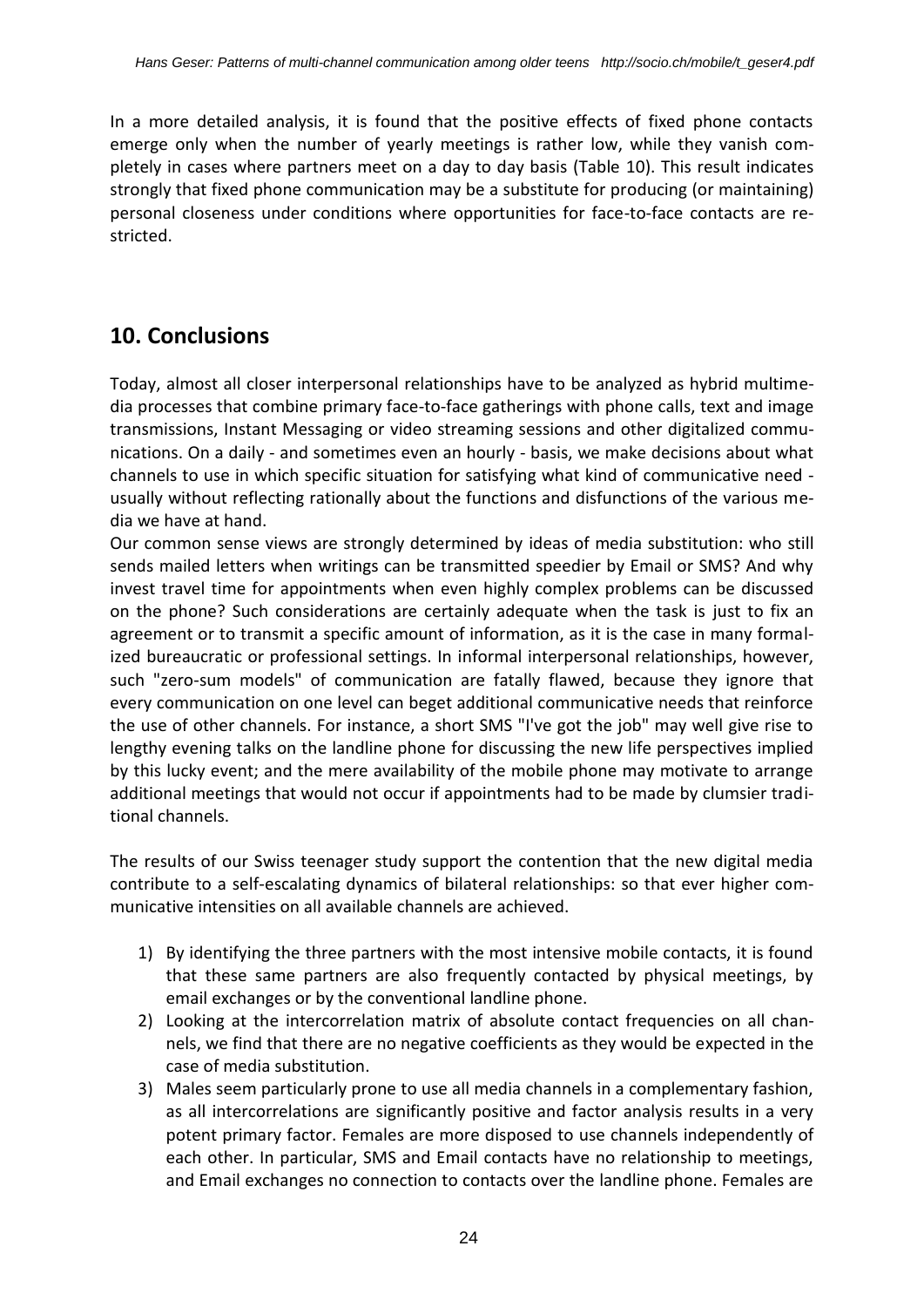also more likely to structure their communicative behaviour according to partners; males organize it more by media channels, regardless of the partners involved.

- 4) Among both genders, there is a particularly strong complementarity between the fixed and the mobile phone: so that even their percentage rates (of all occurring communications) are positively related.
- 5) Higher frequencies of face-to-face meetings are associated with more intensive usage of all other media, particularly the mobile phone.
- 6) When partners meet rarely, they communicate more by written than by oral media, particularly by SMS. This tendency is most pronounced in mixed male-female pairs and weakest among males.
- 7) By comparing older acquaintances with more recently created interpersonal relationships, it is found that the mix of media channels doesn't change significantly over time, except that the exchange of Short Text Messages declines. Again, this regularity is more pronounced for mixed pairs than for same-gendered (male or female) communicators. Regardless of gender, meeting frequency is less strongly related to Email and SMS exchanges when relationships exist longer than two years.
- 8) While the closeness of a relationship seems to be positively affected by the frequency of meetings and fixed phone calls, mobile contacts and Emails don't seem to make any consistent contribution. A substitutive relationship seems to hold among these two channels, because the effect of fixed phones is only significant when the frequency of physical encounters is low.

While such findings evidently rule out theoretical models of media substitution, they also contradict "additive models" which assume that the new digital media contribute to a linear increase in the amount and diversity of bilateral communication. Instead, they support "symbiotic" models which imply mutually reinforcing and self-amplifying causal effects between the different media channels. Thus, the microsocial impacts of mobile phones may be considerably deeper than generally expected, because they may contribute to more intensive face-to-face gatherings as well as to new heights in the use of Email and conventional landline phones.

<span id="page-24-0"></span>More detailed comparative as well as longitudinal studies will be needed to clarify these causal interactions and their joint impact on the quality of contemporary interpersonal relations.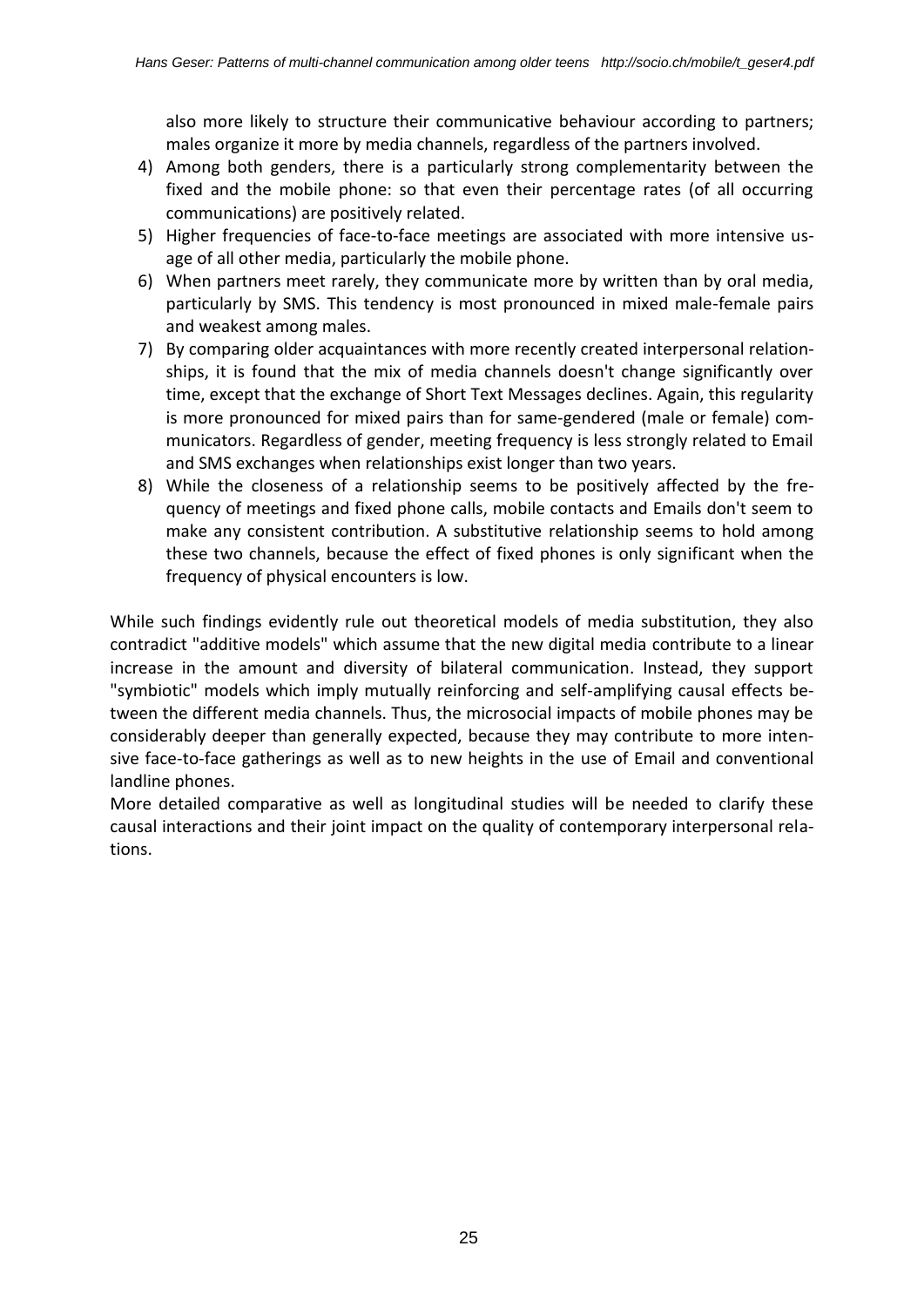### **References**

**Baym**, **Nancy K**., **Zhang Yan Bing**, **Lin Mei-Chen (2004):** "Social Interactions Across Media". New Media & Society, Vol. 6(3), 299-318

**Bryant, J. A., Sanders-Jackson, A., & Smallwood, A. M. K. (2006).** IMing, text messaging, and adolescent social networks. *Journal of Computer-Mediated Communication, 11*(2), article 10. <http://jcmc.indiana.edu/vol11/issue2/bryant.html>

**Clark, H. H., & Brennan, S. E. (1990)** Grounding in communication. In: *R. M. Baecker (Ed.)*, *Readings in group*ware and computer-supported cooperative work, assisting human-human collaboration, 222-233). San Francisco, CA: Morgan Kauffmann.

**Clarke, B., & Strong C. (2000).** Kids Net Wave 5. London: NOP Research.

**Cummings, Jonathon N.; Butler, Brian; and Kraut, Robert (2002)** The Quality of Online Social Relationships. *Communications of the ACM* 45 (7), 103-108.

**Di Leonardo, M. 1987** The female world of cards and holidays: Women, families and the work of kinship. *Signs: Journal of women in culture and society.* 12 (3) 440 – 453.

**Dimmick, John; Kline, Susan; and Stafford, Laura. (2000**) The gratification niches of personal e-mail and the telephone: Competition, displacement, and complementarity. *Communication Research* 27 (2), 227-248.

**[Dimmick John Kline Susan; and Stafford Laura](http://www.highbeam.com/Search.aspx?q=Dimmick+John%3b+Kline+Susan%3b+and+Stafford+Laura) (1999)** Home E-Mail: Relational Maintenance and Gratification Opportunities. *[Journal of Broadcasting & Electronic Media](http://www.highbeam.com/Search.aspx?q=Dimmick+John%3b+Kline+Susan%3b+and+Stafford+Laura%20publication:%5B%22Journal%20of%20Broadcasting%20&%20Electronic%20Media%22%5D) [September 22, 1999](http://www.highbeam.com/Search.aspx?q=Dimmick+John%3b+Kline+Susan%3b+and+Stafford+Laura%20pubdate:%5B19990919;19990925%5D)*

**Döring, N. (2002).**"1x Brot, Wurst, 5Sack Äpfel I.L.D." – Kommunikative Funktionen von Kurzmitteilungen (SMS). *Zeitschrift für Medienpsychologie*. <http://www.nicola-doering.de/publications/sms-funktionen-doering-2002.pdf>

**Grinter, R. E., & Eldridge, M. A. (2003).** Wan2tlk?: Everyday text messaging. *Proceedings of the SIGCHI Conference on Human Factors in Computing Systems* (441-448). New York: ACM Press. <http://delivery.acm.org/10.1145/650000/642688/p441-grinter.pdf>

**Haddon, Leslie (2003)** Research Questions for the Evolving Communications Landscape. Paper presented to *"Front Stage—Back Stage: Mobile communication and the renegotiation of the social sphere,"* 22-24 June 2003, Grimstad, Norway.

**Lacohee, H. and Anderson, B (2001)** 'Interacting With The Telephone' in Kraut, R and Monk, A. (Eds.) *Special Issue of the International Journal of Human-Computer Studies* on 'Home Use of Information and Communications Technology'. Volume **54**, Number 5, May 2001, pp. 665-699

**Larsen, J., J. Urry and K.W. Axhausen (2005)** Social networks and future mobilities. Report to the Horizons Programme of the Department for Transport, Department of Sociology, University of Lancaster and IVT, ETH Zürich, Lancaster and Zürich

**Lenhart, A., Madden, M., & Hitlin, P. (2005)**. Teens and Technology: Youth are Leading the Transition to a Fully Wired and Mobile Nation*.* Washington, DC: Pew Internet & American Life Project.

**Potts Geoff (2004)** College students and cell phone use: Gender Variation. *HC Rhetoric 160* <http://personalwebs.oakland.edu/~gapotts/rht160.pdf>

**Eldridge, M., & Grinter, R. (2001)**. Studying Text Messaging in Teenagers. Position paper for CHI 2001 Workshop #1*. Mobile Communications: Understanding user, adoption and design.*